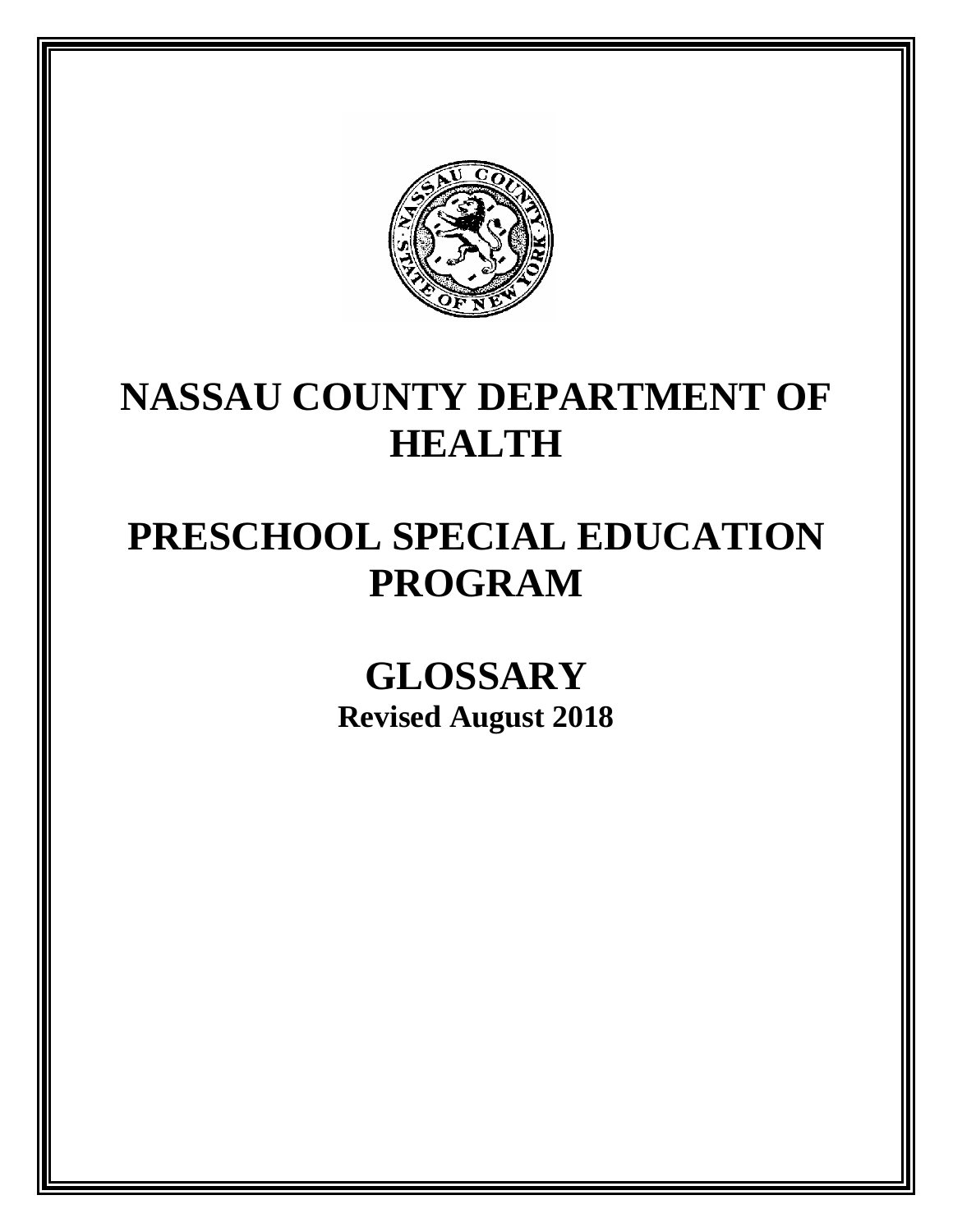# **Table of Contents**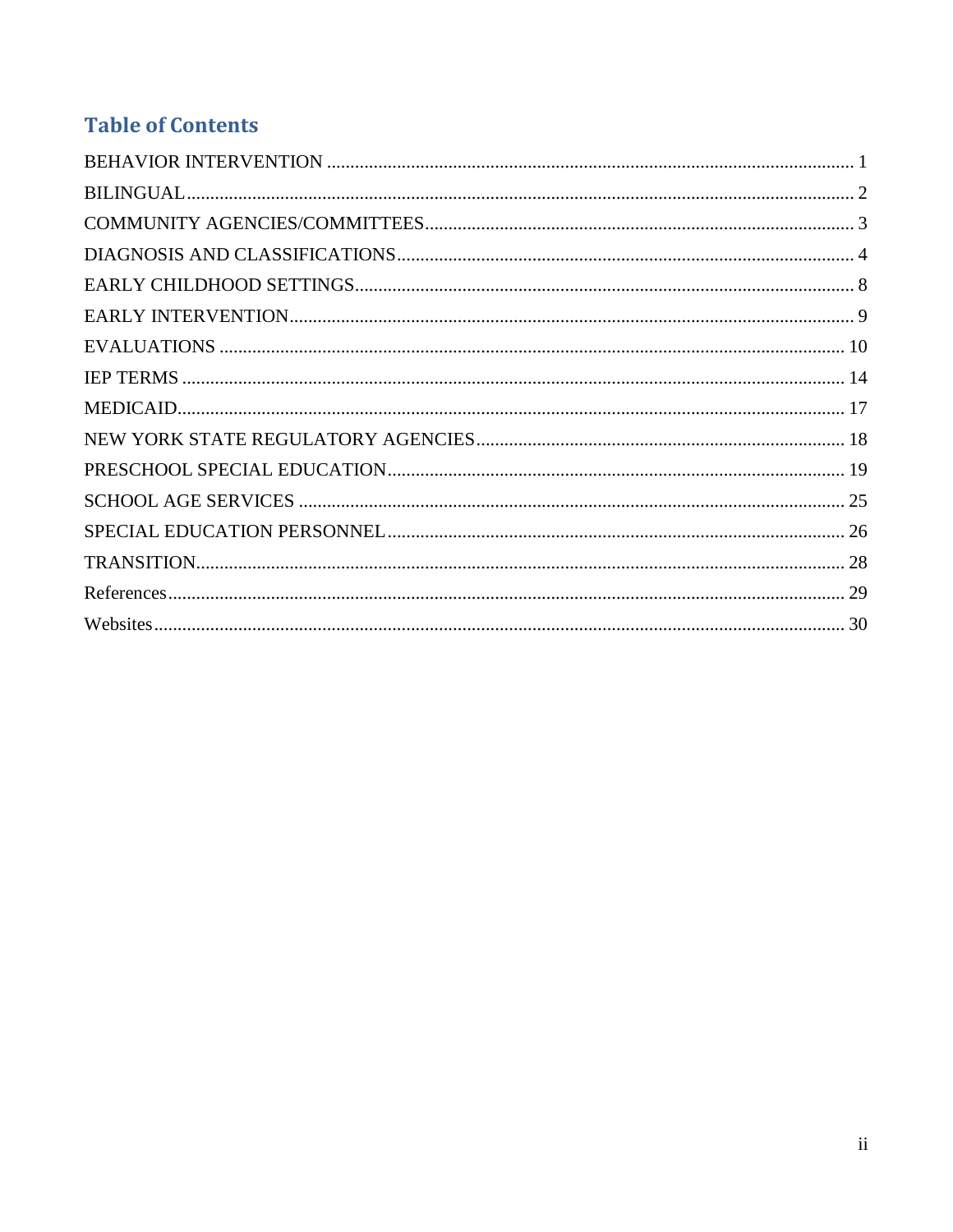**The Preschool Special Education Program Training Committee has developed this Glossary to assist the Preschool community in understanding the terms and language specific to the population we serve.**

### **Nassau County Department of Health Preschool Special Education Program Training Committee Members June 2013**

Kris Anderson, Educational Specialist, Nassau County DOH

Shannon Jauck, Supervisor of the Preschool Special Education Program, Nassau County DOH

Joy Connolly, Director of Education Program Services, Child Care Council of Nassau, Inc.

Janice Friedman, Chairperson, CEO, Variety Child Learning Center

Carolyn Gammerman, Director, Long Island Early Childhood Direction Center

Desiree Metz, Program Director, Achieve Beyond

Amity Howard Reiss, CPSE Chairperson, Port Washington School District

Stacey Ratner, Director of Quality Assurance & Training, Variety Child Learning Center

Wendy Sciubba, Supervisor of Preschool Program, The Hagedorn Little Village School

Lydia Wieselthier, Supervisor of On-Going Services, Marion K. Salomon & Associates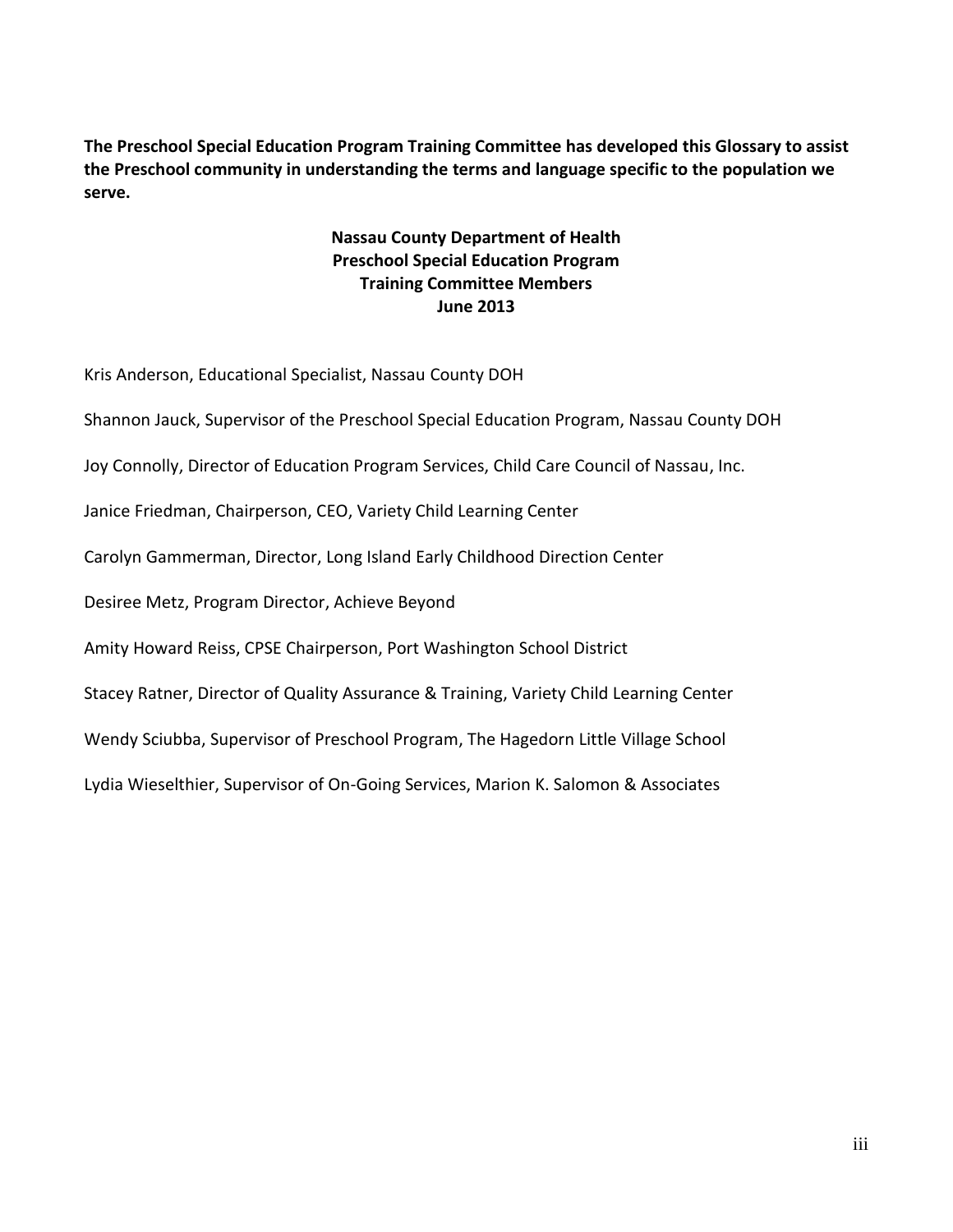# **Preschool Special Education Glossary**

#### **BEHAVIOR INTERVENTION**

<span id="page-3-0"></span>

| <b>ABA (Applied Behavior Analysis)</b>        | The systematic process of examining and modifying        |
|-----------------------------------------------|----------------------------------------------------------|
|                                               | observable behavior through the manipulation of          |
|                                               | the environment. ABA includes the use of direct          |
|                                               |                                                          |
|                                               | observation, measurement and functional analysis         |
|                                               | of the relations between environment and                 |
|                                               | behavior. Antecedents and consequences are               |
|                                               | manipulated to produce socially significant              |
|                                               | improvement in behavior. Interventions are               |
|                                               | individualized and based on the analysis of data.        |
| <b>Aversive Intervention</b>                  | An intervention intended to induce pain or               |
|                                               | discomfort to a student for the purpose of               |
|                                               | elimination or reducing maladaptive behaviors.           |
|                                               | The use of aversive intervention is strictly             |
|                                               | prohibited, without exception, for preschool             |
|                                               | students.                                                |
| <b>BIP (Behavioral Intervention Plan)</b>     | A plan that is based on the results of a functional      |
|                                               | behavioral assessment and, at a minimum, includes        |
|                                               | a description of the problem behavior, global and        |
|                                               | specific hypotheses as to why the problem                |
|                                               | behavior occurs, and intervention strategies that        |
|                                               | include positive behavioral supports, services to        |
|                                               | address the behavior and schedules for periodic          |
|                                               | monitoring of the effectiveness of the plan as per       |
|                                               | the BIP and IEP. Results of the monitoring should        |
|                                               | be documented and reported to parents and the            |
|                                               | CPSE and used to consider revisions of the plan.         |
| <b>FBA (Functional Behavioral Assessment)</b> | The process of determining why a student engages         |
|                                               |                                                          |
|                                               | in behaviors that impede learning and how the            |
|                                               | student's behavior relates to the environment. The       |
|                                               | functional behavioral assessment shall be based on       |
|                                               | multiple sources of data and developed consistent        |
|                                               | with the requirements in section 200.22(a) of the        |
|                                               | <b>Regulations of the Commissioner of Education Part</b> |
|                                               | 200 and shall include, but is not limited to, the        |
|                                               | identification of the problem behavior, the              |
|                                               | definition of the behavior (including cognitive and      |
|                                               | affective factors) and the formulation of a              |
|                                               | hypothesis regarding the general conditions under        |
|                                               | which a behavior usually occurs and probable             |
|                                               | consequences that serve to maintain it.                  |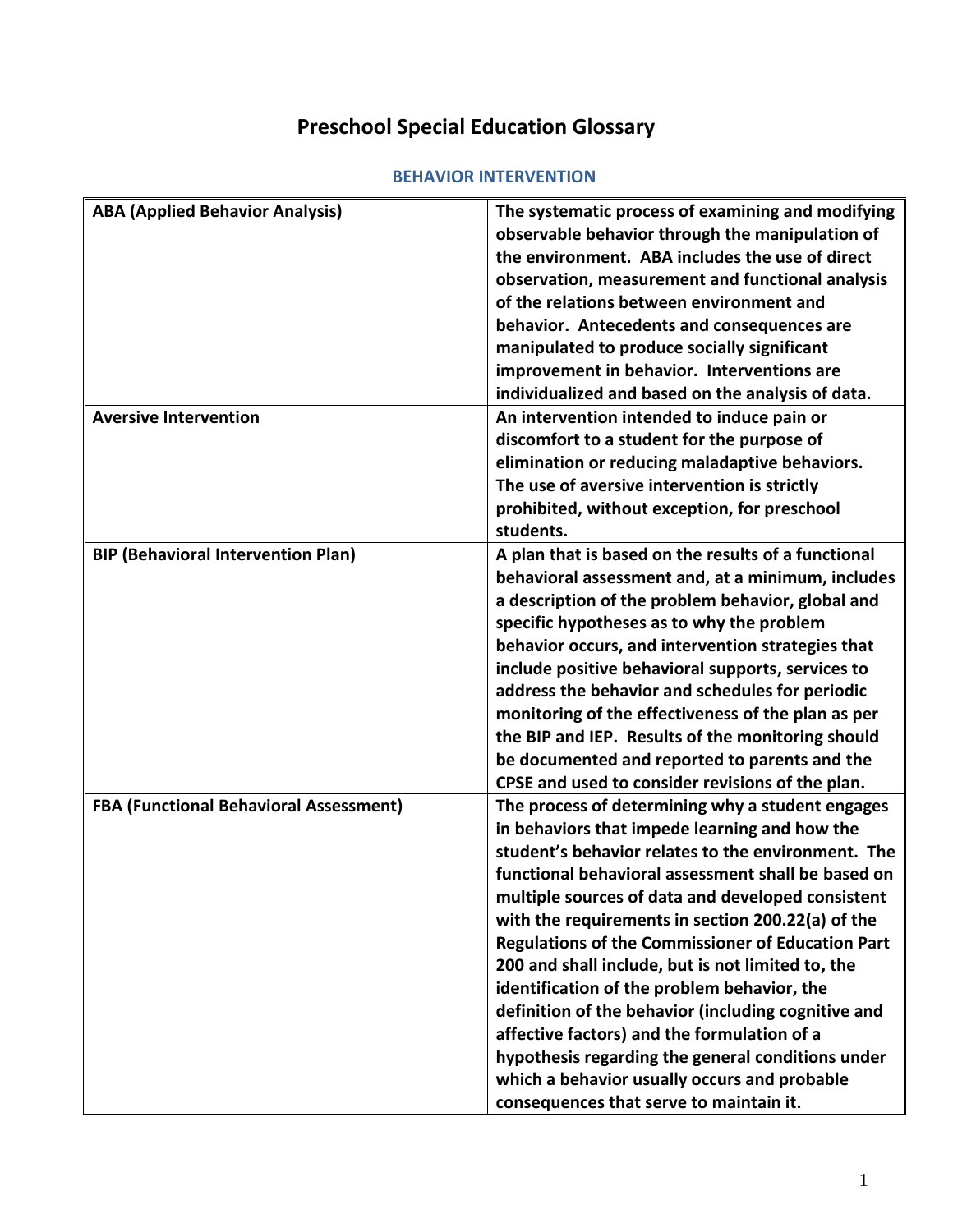#### **BEHAVIOR INTERVENTION**

#### **BILINGUAL**

<span id="page-4-0"></span>

| <b>Bilingual Consent</b><br>A request signed by the parents to conduct the<br>evaluation in the family's native language and/or<br>for the summary to be translated into their native<br>language.<br>An evaluation that is conducted in the child's native<br><b>Bilingual Evaluation</b><br>language, which means the language or mode of<br>communication normally used by the child in the<br>home or learning environment.<br><b>Culturally and Linguistically Diverse</b><br>Refers to those individuals who come from a home<br>where a language(s) other than English is being<br>used; or who have had a significant amount of<br>exposure to a language(s) other than English, and<br>whose culture differs from the mainstream US<br>culture.<br>The language that is predominately used by the<br><b>Dominant Language</b><br>child in the home and learning environment.<br>A questionnaire completed by the child's parents or<br><b>Home Language Survey</b><br>legal guardian to establish the child's dominant<br>language. The school district is responsible for<br>ensuring that the questionnaire is given to, and<br>completed by, the child's parent(s)/guardian. The<br>school district will use this to determine if a<br>bilingual evaluation is needed.<br>An individual who converts the spoken word from<br>Interpreter<br>one language or mode of communication to |
|--------------------------------------------------------------------------------------------------------------------------------------------------------------------------------------------------------------------------------------------------------------------------------------------------------------------------------------------------------------------------------------------------------------------------------------------------------------------------------------------------------------------------------------------------------------------------------------------------------------------------------------------------------------------------------------------------------------------------------------------------------------------------------------------------------------------------------------------------------------------------------------------------------------------------------------------------------------------------------------------------------------------------------------------------------------------------------------------------------------------------------------------------------------------------------------------------------------------------------------------------------------------------------------------------------------------------------------------------------------------------------------------------|
|                                                                                                                                                                                                                                                                                                                                                                                                                                                                                                                                                                                                                                                                                                                                                                                                                                                                                                                                                                                                                                                                                                                                                                                                                                                                                                                                                                                                  |
|                                                                                                                                                                                                                                                                                                                                                                                                                                                                                                                                                                                                                                                                                                                                                                                                                                                                                                                                                                                                                                                                                                                                                                                                                                                                                                                                                                                                  |
|                                                                                                                                                                                                                                                                                                                                                                                                                                                                                                                                                                                                                                                                                                                                                                                                                                                                                                                                                                                                                                                                                                                                                                                                                                                                                                                                                                                                  |
|                                                                                                                                                                                                                                                                                                                                                                                                                                                                                                                                                                                                                                                                                                                                                                                                                                                                                                                                                                                                                                                                                                                                                                                                                                                                                                                                                                                                  |
|                                                                                                                                                                                                                                                                                                                                                                                                                                                                                                                                                                                                                                                                                                                                                                                                                                                                                                                                                                                                                                                                                                                                                                                                                                                                                                                                                                                                  |
|                                                                                                                                                                                                                                                                                                                                                                                                                                                                                                                                                                                                                                                                                                                                                                                                                                                                                                                                                                                                                                                                                                                                                                                                                                                                                                                                                                                                  |
|                                                                                                                                                                                                                                                                                                                                                                                                                                                                                                                                                                                                                                                                                                                                                                                                                                                                                                                                                                                                                                                                                                                                                                                                                                                                                                                                                                                                  |
|                                                                                                                                                                                                                                                                                                                                                                                                                                                                                                                                                                                                                                                                                                                                                                                                                                                                                                                                                                                                                                                                                                                                                                                                                                                                                                                                                                                                  |
|                                                                                                                                                                                                                                                                                                                                                                                                                                                                                                                                                                                                                                                                                                                                                                                                                                                                                                                                                                                                                                                                                                                                                                                                                                                                                                                                                                                                  |
|                                                                                                                                                                                                                                                                                                                                                                                                                                                                                                                                                                                                                                                                                                                                                                                                                                                                                                                                                                                                                                                                                                                                                                                                                                                                                                                                                                                                  |
|                                                                                                                                                                                                                                                                                                                                                                                                                                                                                                                                                                                                                                                                                                                                                                                                                                                                                                                                                                                                                                                                                                                                                                                                                                                                                                                                                                                                  |
|                                                                                                                                                                                                                                                                                                                                                                                                                                                                                                                                                                                                                                                                                                                                                                                                                                                                                                                                                                                                                                                                                                                                                                                                                                                                                                                                                                                                  |
|                                                                                                                                                                                                                                                                                                                                                                                                                                                                                                                                                                                                                                                                                                                                                                                                                                                                                                                                                                                                                                                                                                                                                                                                                                                                                                                                                                                                  |
|                                                                                                                                                                                                                                                                                                                                                                                                                                                                                                                                                                                                                                                                                                                                                                                                                                                                                                                                                                                                                                                                                                                                                                                                                                                                                                                                                                                                  |
|                                                                                                                                                                                                                                                                                                                                                                                                                                                                                                                                                                                                                                                                                                                                                                                                                                                                                                                                                                                                                                                                                                                                                                                                                                                                                                                                                                                                  |
|                                                                                                                                                                                                                                                                                                                                                                                                                                                                                                                                                                                                                                                                                                                                                                                                                                                                                                                                                                                                                                                                                                                                                                                                                                                                                                                                                                                                  |
|                                                                                                                                                                                                                                                                                                                                                                                                                                                                                                                                                                                                                                                                                                                                                                                                                                                                                                                                                                                                                                                                                                                                                                                                                                                                                                                                                                                                  |
|                                                                                                                                                                                                                                                                                                                                                                                                                                                                                                                                                                                                                                                                                                                                                                                                                                                                                                                                                                                                                                                                                                                                                                                                                                                                                                                                                                                                  |
|                                                                                                                                                                                                                                                                                                                                                                                                                                                                                                                                                                                                                                                                                                                                                                                                                                                                                                                                                                                                                                                                                                                                                                                                                                                                                                                                                                                                  |
|                                                                                                                                                                                                                                                                                                                                                                                                                                                                                                                                                                                                                                                                                                                                                                                                                                                                                                                                                                                                                                                                                                                                                                                                                                                                                                                                                                                                  |
|                                                                                                                                                                                                                                                                                                                                                                                                                                                                                                                                                                                                                                                                                                                                                                                                                                                                                                                                                                                                                                                                                                                                                                                                                                                                                                                                                                                                  |
|                                                                                                                                                                                                                                                                                                                                                                                                                                                                                                                                                                                                                                                                                                                                                                                                                                                                                                                                                                                                                                                                                                                                                                                                                                                                                                                                                                                                  |
|                                                                                                                                                                                                                                                                                                                                                                                                                                                                                                                                                                                                                                                                                                                                                                                                                                                                                                                                                                                                                                                                                                                                                                                                                                                                                                                                                                                                  |
|                                                                                                                                                                                                                                                                                                                                                                                                                                                                                                                                                                                                                                                                                                                                                                                                                                                                                                                                                                                                                                                                                                                                                                                                                                                                                                                                                                                                  |
| another; works in the middle of group or pair of                                                                                                                                                                                                                                                                                                                                                                                                                                                                                                                                                                                                                                                                                                                                                                                                                                                                                                                                                                                                                                                                                                                                                                                                                                                                                                                                                 |
| conversation partners; quickly chooses precise                                                                                                                                                                                                                                                                                                                                                                                                                                                                                                                                                                                                                                                                                                                                                                                                                                                                                                                                                                                                                                                                                                                                                                                                                                                                                                                                                   |
| words; is aware of idiomatic expressions and                                                                                                                                                                                                                                                                                                                                                                                                                                                                                                                                                                                                                                                                                                                                                                                                                                                                                                                                                                                                                                                                                                                                                                                                                                                                                                                                                     |
| regional variations; and remains neutral.                                                                                                                                                                                                                                                                                                                                                                                                                                                                                                                                                                                                                                                                                                                                                                                                                                                                                                                                                                                                                                                                                                                                                                                                                                                                                                                                                        |
| <b>Limited English Proficient Preschooler</b><br>A student who has been exposed to a language                                                                                                                                                                                                                                                                                                                                                                                                                                                                                                                                                                                                                                                                                                                                                                                                                                                                                                                                                                                                                                                                                                                                                                                                                                                                                                    |
| other than English and who does not speak English                                                                                                                                                                                                                                                                                                                                                                                                                                                                                                                                                                                                                                                                                                                                                                                                                                                                                                                                                                                                                                                                                                                                                                                                                                                                                                                                                |
| at a developmentally appropriate level. Therefore,                                                                                                                                                                                                                                                                                                                                                                                                                                                                                                                                                                                                                                                                                                                                                                                                                                                                                                                                                                                                                                                                                                                                                                                                                                                                                                                                               |
| the student cannot benefit from an instructional                                                                                                                                                                                                                                                                                                                                                                                                                                                                                                                                                                                                                                                                                                                                                                                                                                                                                                                                                                                                                                                                                                                                                                                                                                                                                                                                                 |
| program or related services conducted exclusively                                                                                                                                                                                                                                                                                                                                                                                                                                                                                                                                                                                                                                                                                                                                                                                                                                                                                                                                                                                                                                                                                                                                                                                                                                                                                                                                                |
| in English and would benefit from bilingual services.                                                                                                                                                                                                                                                                                                                                                                                                                                                                                                                                                                                                                                                                                                                                                                                                                                                                                                                                                                                                                                                                                                                                                                                                                                                                                                                                            |
| The language or mode of communication normally<br><b>Native Language</b>                                                                                                                                                                                                                                                                                                                                                                                                                                                                                                                                                                                                                                                                                                                                                                                                                                                                                                                                                                                                                                                                                                                                                                                                                                                                                                                         |
| used by the family in the home. It is the first                                                                                                                                                                                                                                                                                                                                                                                                                                                                                                                                                                                                                                                                                                                                                                                                                                                                                                                                                                                                                                                                                                                                                                                                                                                                                                                                                  |
| language the child learns and is usually known as a                                                                                                                                                                                                                                                                                                                                                                                                                                                                                                                                                                                                                                                                                                                                                                                                                                                                                                                                                                                                                                                                                                                                                                                                                                                                                                                                              |
| person's "mother tongue."                                                                                                                                                                                                                                                                                                                                                                                                                                                                                                                                                                                                                                                                                                                                                                                                                                                                                                                                                                                                                                                                                                                                                                                                                                                                                                                                                                        |
| <b>Translator</b><br>A person who provides written translations of                                                                                                                                                                                                                                                                                                                                                                                                                                                                                                                                                                                                                                                                                                                                                                                                                                                                                                                                                                                                                                                                                                                                                                                                                                                                                                                               |
| documents from one language to another.                                                                                                                                                                                                                                                                                                                                                                                                                                                                                                                                                                                                                                                                                                                                                                                                                                                                                                                                                                                                                                                                                                                                                                                                                                                                                                                                                          |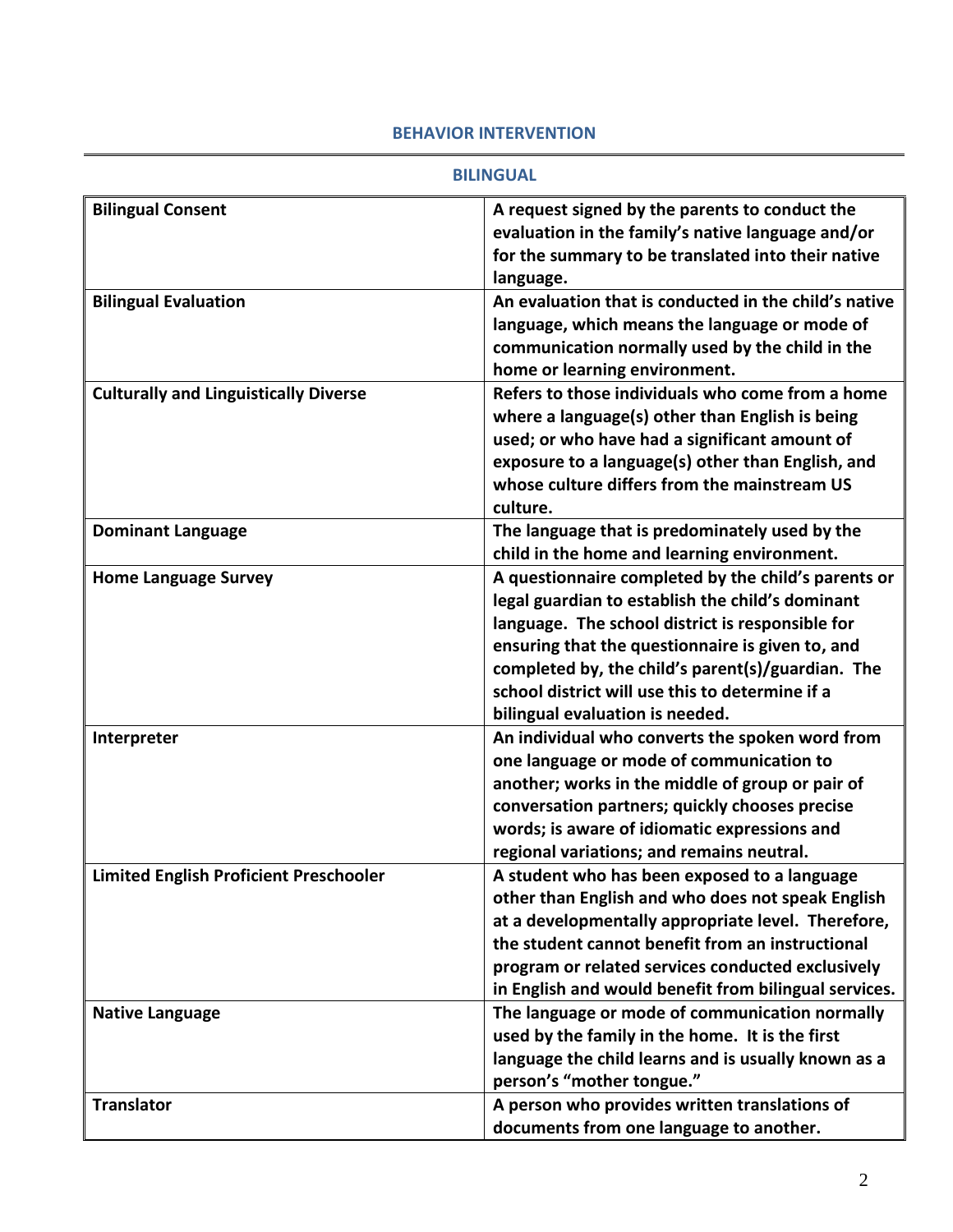## **COMMUNITY AGENCIES/COMMITTEES**

<span id="page-5-0"></span>

| <b>CCCN (Child Care Council of Nassau)</b>            | <b>CCCN</b> offers child care counseling and referrals to |
|-------------------------------------------------------|-----------------------------------------------------------|
|                                                       | families, professional development, and technical         |
|                                                       | assistance to active and potential providers. The         |
|                                                       | organization also serves as an informational              |
|                                                       | resource and public voice for child care issues           |
|                                                       | facing Nassau County's diverse communities. For           |
|                                                       | more information, call (516) 358-9250 or check the        |
|                                                       | website: www.childcarenassau.org.                         |
|                                                       |                                                           |
| <b>EOC</b> (Economic Opportunity Commission)          | A Community Action Agency established under               |
|                                                       | Federal, New York State and Nassau County law. It         |
|                                                       | is the designated anti-poverty agency for Nassau          |
|                                                       | County whose mission is to provide low-income             |
|                                                       | and minority individuals the opportunity for              |
|                                                       | education, training, employment, health care and          |
|                                                       | decent housing. Their motto is "Helping People.           |
|                                                       | Changing Lives." (516) 292-9710; www.eoc-                 |
|                                                       | nassau.org                                                |
| <b>LEICC (Local Early Intervention Coordinating</b>   | The Coordinating Council advises the Nassau               |
| Council)                                              | <b>County Department of Health and the Early</b>          |
|                                                       | Intervention Official about the early intervention        |
|                                                       | system of services for infants and toddlers, from         |
|                                                       | birth to age three, with disabilities and                 |
|                                                       | developmental delays.                                     |
| Long Island ECDC (Early Childhood Direction           | The Long Island ECDC provides information and             |
| Center)                                               | referral assistance for parents and professionals         |
|                                                       | concerned about the development of a child ages           |
|                                                       | birth to five. For more information call 516-364-         |
|                                                       | 8580 or 516-921-7171, ext. 2229 or check their            |
|                                                       | website: www.vclc.org/ecdc or                             |
|                                                       |                                                           |
|                                                       | www.p12.nysed.gov/specialed/techassist/ecdc               |
| <b>Long Island Parent Center</b>                      | The mission of the Long Island Parent Center at the       |
|                                                       | Center of Community Inclusion at LIU is to provide        |
|                                                       | parents of children with disabilities, in conjunction     |
|                                                       | with the professionals who service their children,        |
|                                                       | with information and resources if necessary to            |
|                                                       | promote meaningful involvement in their children's        |
|                                                       | educational programs. (516) 589-4562;                     |
|                                                       | http://www.liparentcenterliu.org                          |
| <b>Nassau BOCES (Board of Cooperative Educational</b> | <b>BOCES serves 56 school districts in Nassau County</b>  |
| Services)                                             | by providing cost effective shared services,              |
|                                                       | including career training for high school students        |
|                                                       | and adults, special education, alternative schools,       |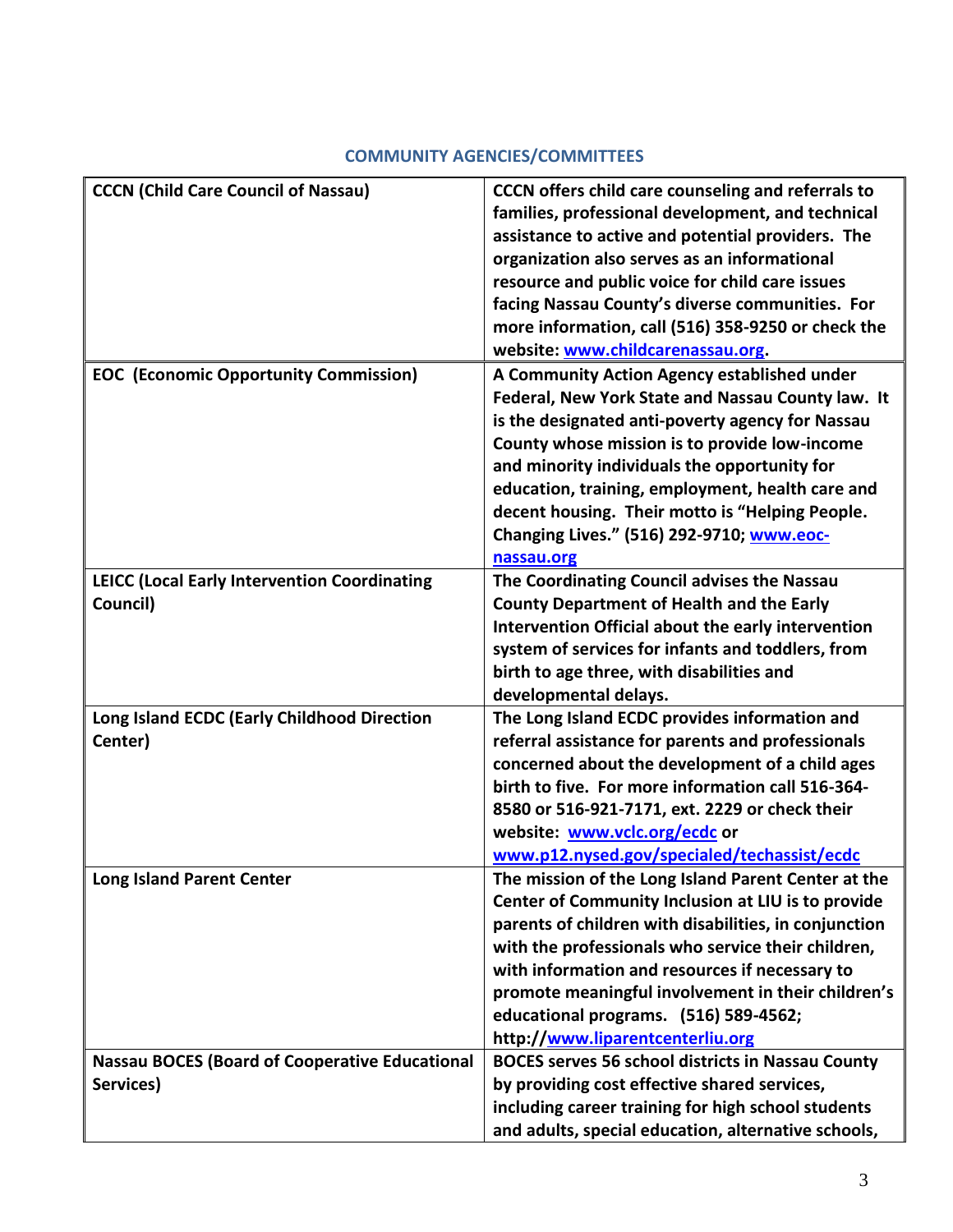|                                                       | technology education, teacher training, as well as<br>dozens of programs to expand educational<br>opportunities; and helping districts operate more<br>efficiently. (516) 396-2500; www.nassauboces.org |
|-------------------------------------------------------|---------------------------------------------------------------------------------------------------------------------------------------------------------------------------------------------------------|
| <b>SEPTA (Special Education Parent Teacher</b>        | A PTA organization for parents of children with                                                                                                                                                         |
| Association)                                          | disabilities found in many school districts whose                                                                                                                                                       |
|                                                       | mission is to promote an understanding of special                                                                                                                                                       |
|                                                       | education and enrich the lives of children with                                                                                                                                                         |
|                                                       | special needs. School district SEPTAs often offer                                                                                                                                                       |
|                                                       | parent education workshops as part of regularly                                                                                                                                                         |
|                                                       | scheduled meetings.                                                                                                                                                                                     |
| <b>RSE-TASC (Regional Special Education Technical</b> | RSE-TASC provides directed technical assistance                                                                                                                                                         |
| <b>Assistance Support Center)</b>                     | and professional development. (631) 218-4197;                                                                                                                                                           |
|                                                       | www.p12.nysed.gov/specialed/techassist/rsetasc                                                                                                                                                          |

#### **DIAGNOSIS AND CLASSIFICATIONS**

<span id="page-6-0"></span>

| <b>ADHD (Attention Deficit / Hyperactivity Disorder)</b> | ADHD affects children and adults and is                |
|----------------------------------------------------------|--------------------------------------------------------|
|                                                          | characterized by problems with attention,              |
|                                                          | impulsivity and/or over-activity. There are three      |
|                                                          | subtypes: inattentive, hyperactive-impulsive and       |
|                                                          | combined. Diagnosis of one type over the other         |
|                                                          | depends on the specific symptoms a person              |
|                                                          | displays. "In early childhood, it may be difficult to  |
|                                                          | distinguish symptoms of AD/HD from age-                |
|                                                          | appropriate behaviors in active children (e.g.         |
|                                                          | running around or being noisy)" (DSM-IV-TR, 2000)      |
| ASD (Autism Spectrum Disorder) <sup>1</sup>              | ASD is a spectrum of neurobiological and               |
|                                                          | psychological conditions that affect a child's ability |
|                                                          | to interact, communicate, relate, play, imagine and    |
|                                                          | learn.                                                 |
| Autism <sup>2</sup>                                      | Autism is a spectrum disorder because it               |
|                                                          | encompasses a wide range of intensity, symptoms        |
|                                                          | and behaviors, types of disorders, and considerable    |
|                                                          | individual variation. It is a developmental disability |
|                                                          | significantly affecting verbal and nonverbal           |
|                                                          | communication and social interaction, generally        |
|                                                          | evident before age 3, which adversely affects a        |
|                                                          | student's educational performance. Characteristics     |
|                                                          | often associated with autism include engagement        |
|                                                          | in repetitive activities and stereotyped movements,    |
|                                                          | resistance to environmental change or change in        |

 $\overline{a}$ <sup>1</sup> Refer to *DSM V* for diagnoses made after May 18, 2013.

<sup>2</sup> Refer to *DSM V* for diagnoses made after May 18, 2013.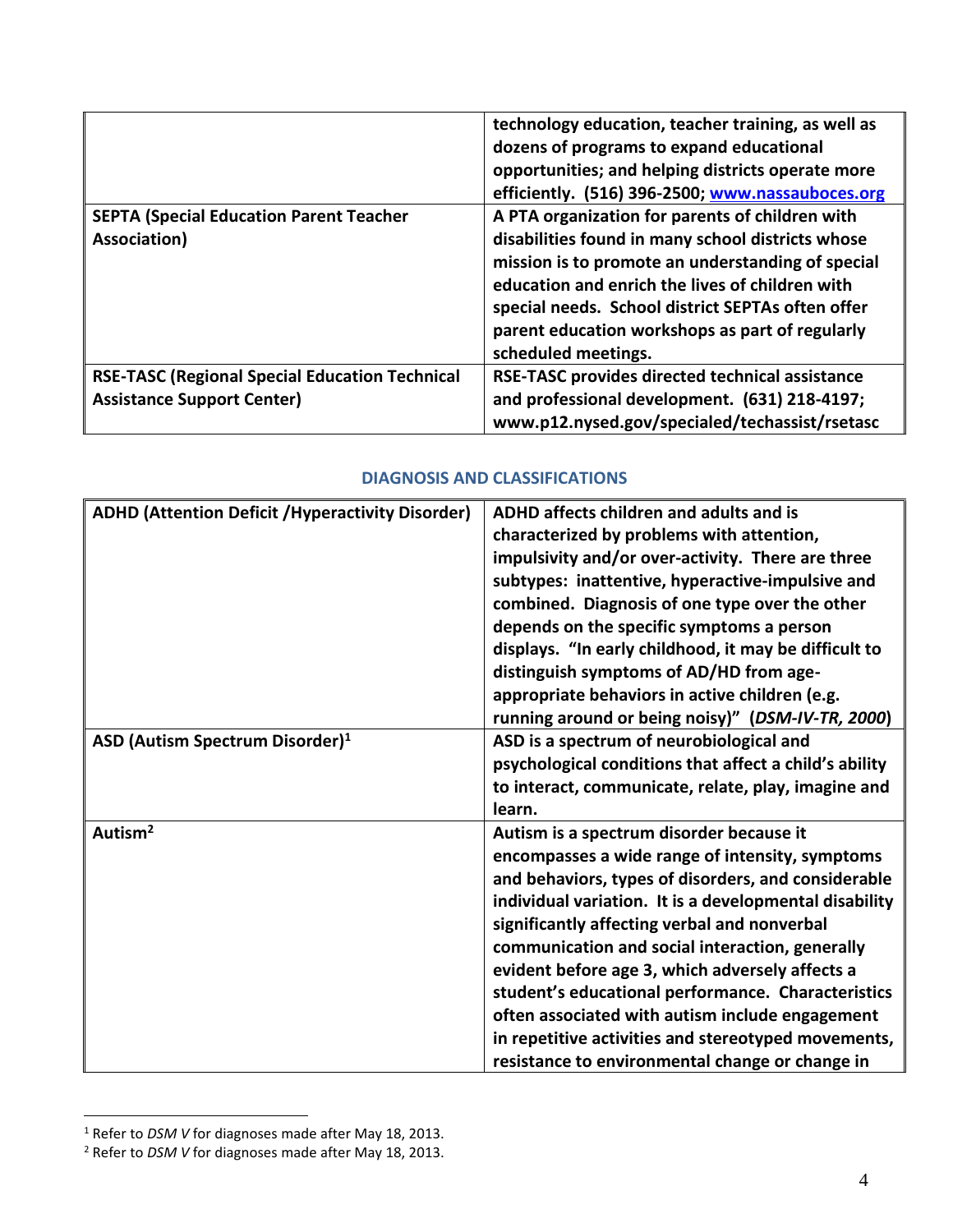|                                   | daily routines, and unusual responses to sensory<br>experiences. |
|-----------------------------------|------------------------------------------------------------------|
|                                   |                                                                  |
| <b>Classification</b>             | A student's IEP must indicate one disability                     |
|                                   | category as defined in New York State Education                  |
|                                   | Department regulations. For preschool students,                  |
|                                   | the disability category is Preschool Student with a              |
|                                   | Disability. This category is used regardless of                  |
|                                   | whether eligibility was determined on the basis of a             |
|                                   | significant delay or disorder or one of the specific             |
|                                   | classifications defined in state regulations: autism,            |
|                                   | deafness, deaf-blindness, hearing impairment,                    |
|                                   | orthopedic impairment, other health-impairment,                  |
|                                   | traumatic brain injury or visual impairment                      |
|                                   | including blindness.                                             |
|                                   | For school-age students, the IEP must indicate one               |
|                                   | of the following classifications: autism, deafness,              |
|                                   | deaf-blindness, emotional disturbance, hearing                   |
|                                   | impairment, learning disability, intellectual                    |
|                                   | disability, multiple disabilities, orthopedic                    |
|                                   | impairment, other health-impairment, speech or                   |
|                                   | language impairment, traumatic brain injury or                   |
|                                   | visual impairment including blindness.                           |
| DF (Deafness)                     | A hearing impairment that is so severe that the                  |
|                                   | student is impaired in processing linguistic                     |
|                                   | information through hearing with or without                      |
|                                   | amplification. This diagnosis has an adverse effect              |
|                                   | on a student's educational performance.                          |
| <b>DB</b> (Deaf-blindness)        | Concomitant hearing and visual impairments, the                  |
|                                   | combination of which causes such severe                          |
|                                   | communication and other developmental and                        |
|                                   | educational needs that they cannot be                            |
|                                   | accommodated in special education programs                       |
|                                   | solely for students with deafness or students with               |
|                                   | blindness.                                                       |
| <b>ED (Emotional Disturbance)</b> | A condition exhibiting one or more of the following              |
|                                   | characteristics over a long period of time and to a              |
|                                   | marked degree, adversely affectsing student's                    |
|                                   | educational performance: an inability to learn that              |
|                                   | cannot be explained by intellectual, sensory or                  |
|                                   | health factors; an inability to build or maintain                |
|                                   | satisfactory interpersonal relationships with peers              |
|                                   | and teachers; inappropriate types of behavior or                 |
|                                   | feelings; a generally pervasive mood of                          |
|                                   | unhappiness or depression; or a tendency to                      |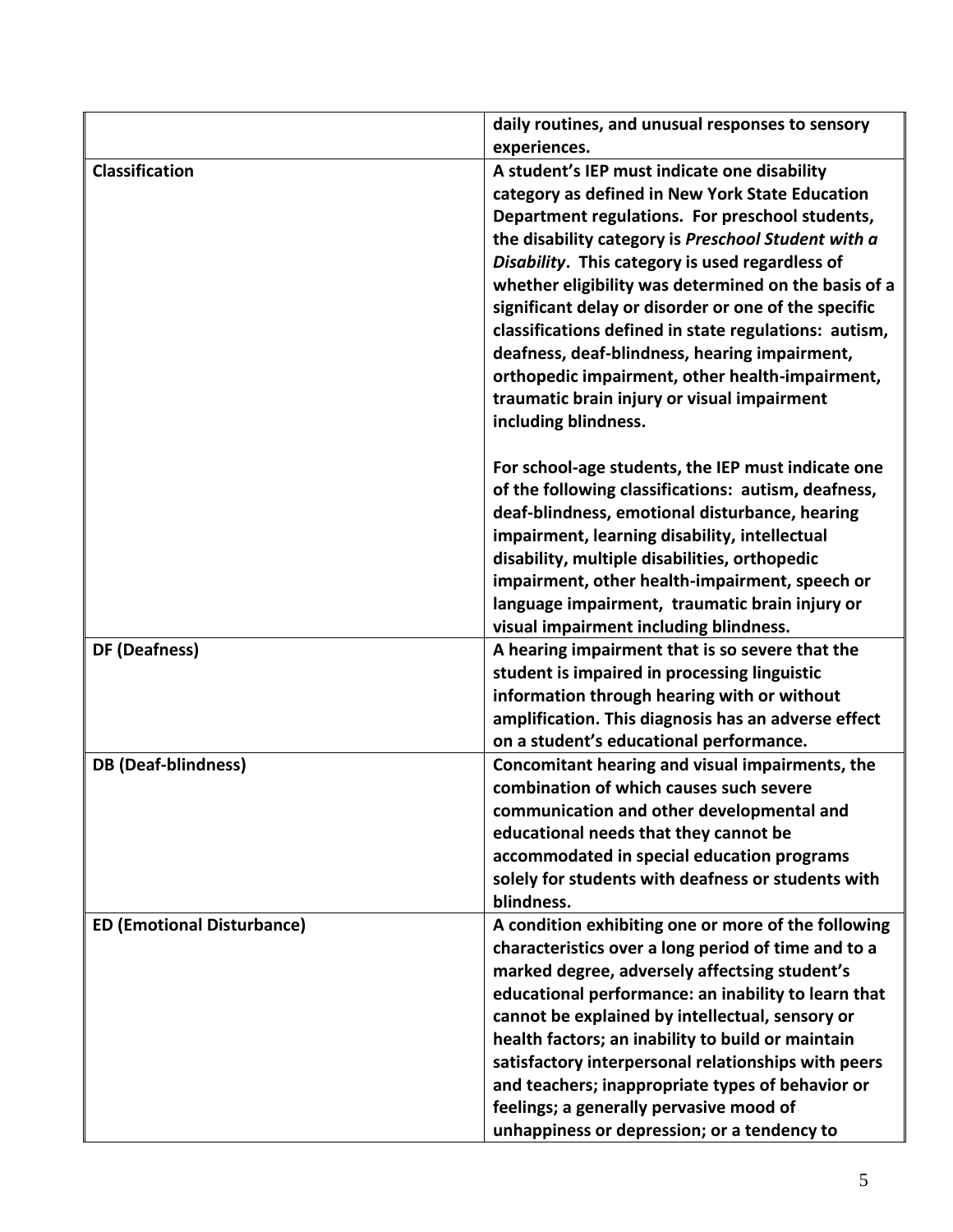|                                      | develop physical symptoms or fears associated with     |
|--------------------------------------|--------------------------------------------------------|
|                                      | personal or school problems.                           |
| <b>HI (Hearing Impairment)</b>       | An impairment in hearing, whether permanent or         |
|                                      | fluctuating, that adversely affects the student's      |
|                                      | educational performance, and is not included under     |
|                                      | the definition of deafness.                            |
| ID (Intellectual Disability)         | Sub-average general intellectual functioning           |
|                                      | disability existing concurrently with deficits in      |
|                                      | adaptive behavior (and manifested during the           |
|                                      | developmental period) that adversely affects a         |
|                                      | student's educational performance.                     |
| LD (Learning Disability)             | A disorder in one or more of the basic psychological   |
|                                      | processes involved in understanding or in using        |
|                                      | language, spoken or written, which manifests itself    |
|                                      | in an imperfect ability to listen, think, speak, read, |
|                                      | write, spell, or to do mathematical calculations.      |
|                                      | The term includes such conditions as perceptual        |
|                                      | disabilities, brain injury, minimal brain dysfunction, |
|                                      | dyslexia and developmental aphasia. It does not        |
|                                      | include learning problems that are primarily the       |
|                                      | result of visual, hearing or motor disabilities, of an |
|                                      | intellectual disability, of emotional disturbance, or  |
|                                      | of environmental, cultural or economic                 |
|                                      | disadvantage.                                          |
| <b>MD (Multiple Disabilities)</b>    | Concurrent impairments (such as mental                 |
|                                      | retardation-blindness, intellectual disability-        |
|                                      | orthopedic impairment, etc.), the combination of       |
|                                      | which causes such severe educational needs that        |
|                                      | they cannot be accommodated in a special               |
|                                      | education program solely for one of the                |
|                                      | impairments. The term does not include deaf-           |
|                                      | blindness.                                             |
| <b>OHI (Other Health-Impairment)</b> | Having limited strength, vitality or alertness,        |
|                                      | including a heightened alertness to environmental      |
|                                      | stimuli, that result in limited alertness with respect |
|                                      | to the educational environment, that is due to         |
|                                      | chronic or acute health problems, including but not    |
|                                      | limited to, a heart condition, tuberculosis,           |
|                                      | rheumatic fever, nephritis, asthma, sickle cell        |
|                                      | anemia, hemophilia, epilepsy, lead poisoning,          |
|                                      | leukemia, diabetes, or attention deficit               |
|                                      | hyperactivity disorder or Tourette Syndrome, which     |
|                                      | adversely affects a student's educational              |
|                                      | performance.                                           |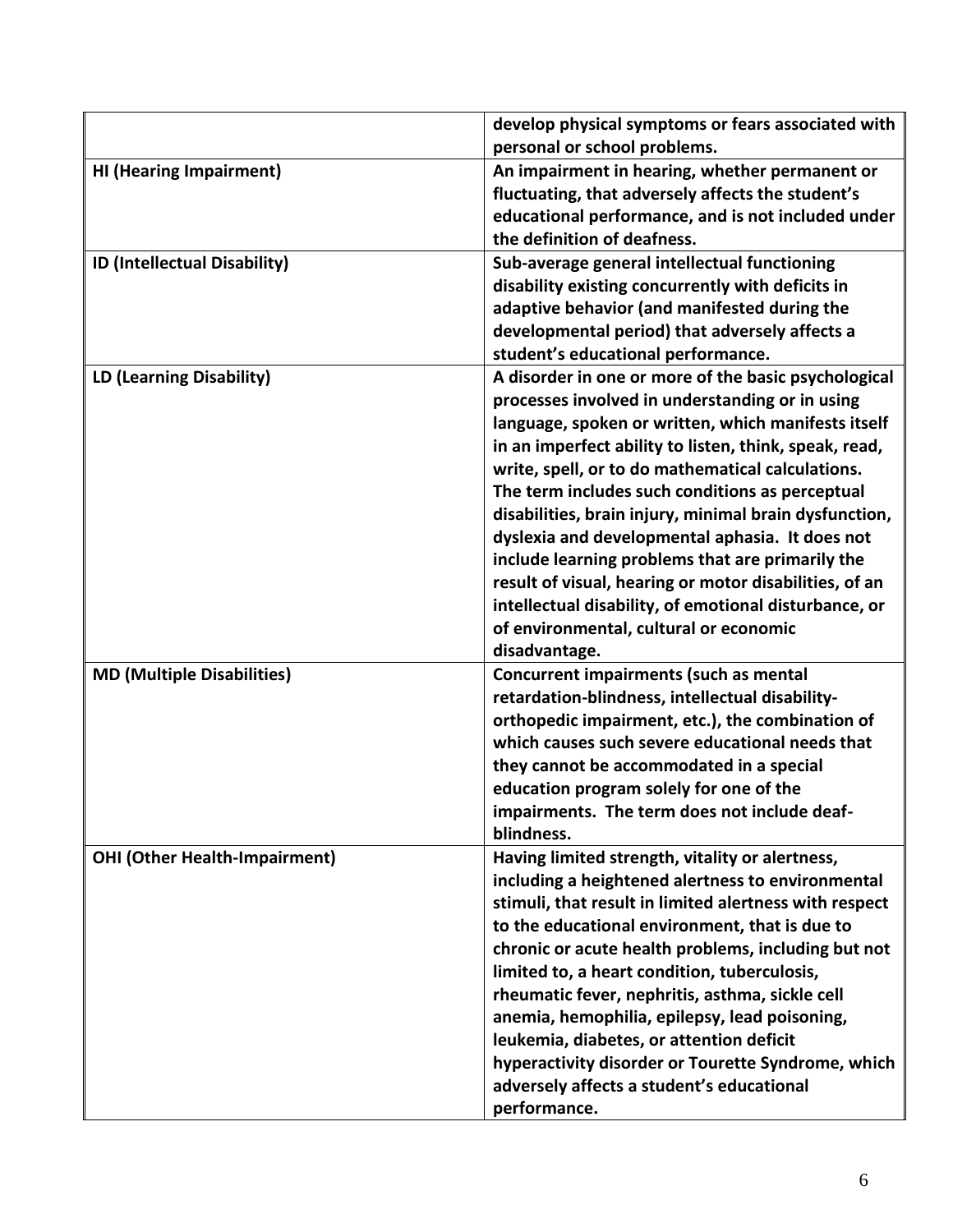| OI (Orthopedic Impairment)                       | A severe orthopedic impairment that adversely         |
|--------------------------------------------------|-------------------------------------------------------|
|                                                  | affects a student's educational performance. The      |
|                                                  | term includes impairments caused by congenital        |
|                                                  | anomaly (e.g., club foot, absence of some member,     |
|                                                  | etc.). and impairments caused by disease (e.g.,       |
|                                                  | cerebral palsy, amputation, and fractures or burns    |
|                                                  | which cause contractures).                            |
| <b>PDD-NOS (Pervasive Developmental Disorder</b> | This category should be used when there is a severe   |
| Not Otherwise Specified) <sup>3</sup>            | and pervasive impairment in the development of        |
|                                                  | reciprocal social interaction or verbal and           |
|                                                  | nonverbal communication skills, or when               |
|                                                  | stereotyped behavior, interests, and activities are   |
|                                                  | present, but the criteria are not met for a specific  |
|                                                  | Pervasive Developmental Disorder, Schizophrenia,      |
|                                                  | <b>Schizotypal Personality Disorder, or Avoidant</b>  |
|                                                  | Personality Disorder. (DSMIV-TR, 2000)                |
| <b>PWD (Preschool Student with a Disability)</b> | A preschool student as defined in section 4410(1)(i)  |
|                                                  | of Education Law who is eligible to receive           |
|                                                  | preschool programs and services, is not entitled to   |
|                                                  | attend the public schools of the school district of   |
|                                                  | residence pursuant to section 3202 of the             |
|                                                  |                                                       |
|                                                  | <b>Education Law and who, because of mental,</b>      |
|                                                  | physical, or emotional reasons, has been identified   |
|                                                  | as having a disability and can receive appropriate    |
|                                                  | educational opportunities from special programs       |
|                                                  | and services approved by the department.              |
|                                                  | Eligibility as a preschool student with a disability  |
|                                                  | shall be based on the results of an individual        |
|                                                  | evaluation which is provided in the student's native  |
|                                                  | language, not dependent on a single procedure,        |
|                                                  | and administered by a multidisciplinary team in       |
|                                                  | accordance with all other requirements as             |
|                                                  | described in section 200.4 (b)(1) through (5) of Part |
|                                                  | 200 Regulations.                                      |
| SI (Speech or Language Impairment)               | A communication disorder, such as stuttering,         |
|                                                  | impaired articulation, a language impairment or a     |
|                                                  | voice impairment, that adversely affects a student's  |
|                                                  | educational performance.                              |
| TBI (Traumatic Brain Injury)                     | An acquired injury to the brain caused by an          |
|                                                  | external physical force or by certain medical         |
|                                                  | conditions such as stroke, encephalitis, aneurysm,    |
|                                                  | anoxia or brain tumors with resulting impairments     |
|                                                  | that adversely affect a student's educational         |
|                                                  | performance. The term includes open or closed         |

<sup>3</sup> Refer to *DSM V* for diagnoses made after May 18, 2013.

 $\overline{a}$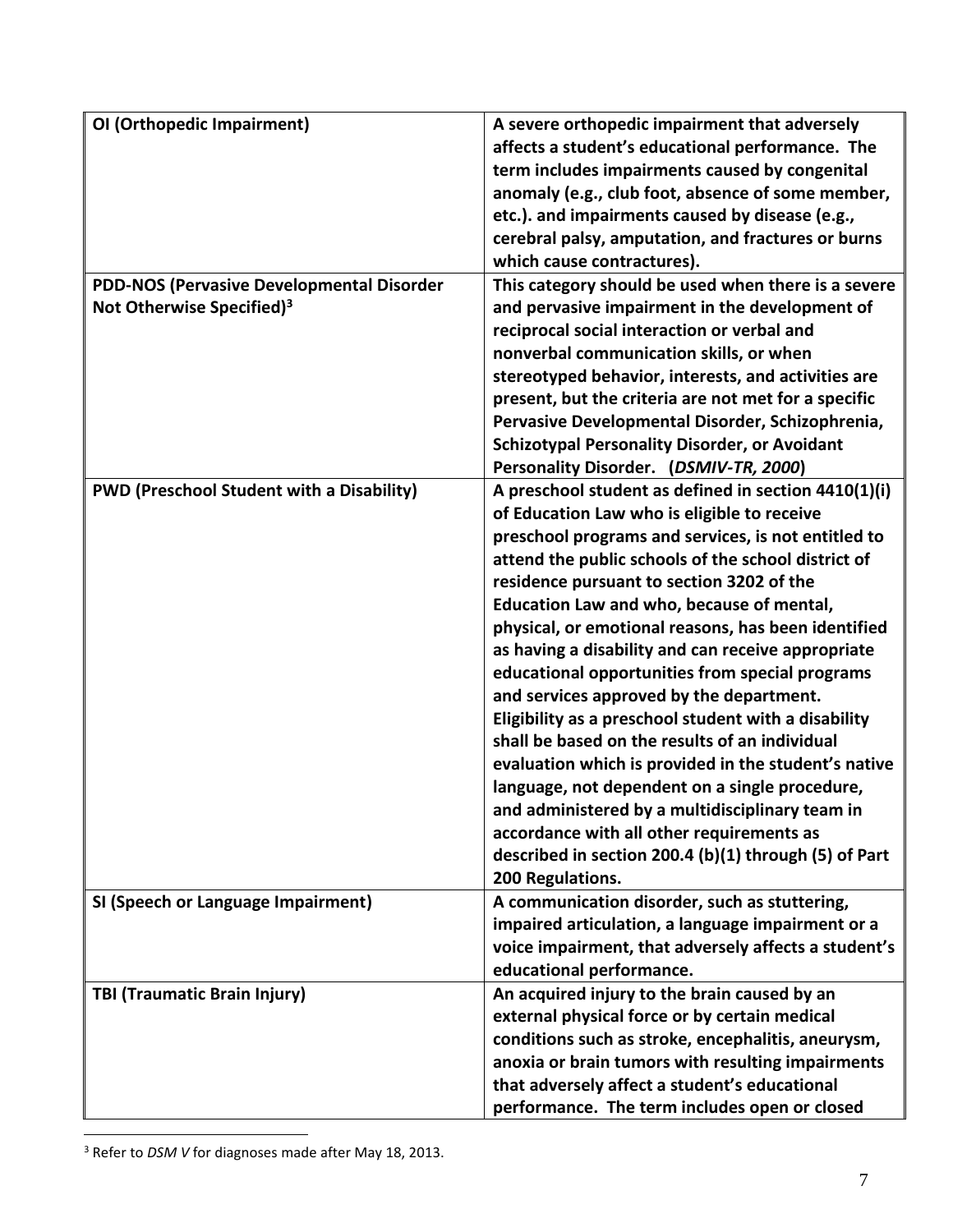|                                            | head injuries or brain injuries from certain medical<br>conditions resulting in mild, moderate or severe<br>impairments in one or more areas, including<br>cognition, language, memory, attention, reasoning,<br>abstract thinking, judgment, problem solving,<br>sensory, perceptual and motor abilities,<br>psychosocial behavior, physical functions,<br>information processing, and speech. This term<br>does not include injuries that are congenital or<br>caused by birth trauma. |
|--------------------------------------------|------------------------------------------------------------------------------------------------------------------------------------------------------------------------------------------------------------------------------------------------------------------------------------------------------------------------------------------------------------------------------------------------------------------------------------------------------------------------------------------|
| VI (Visual Impairment Including Blindness) | An impairment in vision that even with correction,<br>adversely affects a student's educational<br>performance. The term includes both partial sight<br>and blindness.                                                                                                                                                                                                                                                                                                                   |

#### **EARLY CHILDHOOD SETTINGS**

<span id="page-10-0"></span>

| <b>Child Care</b>                           | Care for a child on a regular basis provided away        |
|---------------------------------------------|----------------------------------------------------------|
|                                             | from the child's residence for less than 24 hours per    |
|                                             | day by someone other than the parent, step-parent        |
|                                             | or guardian.                                             |
| <b>Center-Based Special Education Class</b> | A self-contained class that has no more than 12          |
|                                             | children, all of whom have special needs and is          |
|                                             | staffed by a special education teacher and one or        |
|                                             | more assistants. Specific class size and staff/child     |
|                                             | ratios are set by New York State Education               |
|                                             | Department in their program approval process.            |
|                                             | Only providers who have New York State approval          |
|                                             | for self-contained classes, are 4410s, and have a        |
|                                             | current contract with the Nassau County                  |
|                                             | Department of Health, can operate self-contained         |
|                                             | classes.                                                 |
| <b>Family Child Care Program</b>            | The program is registered by the New York State          |
|                                             | Office of Children & Family Services to provide care     |
|                                             | for 5 to 8 children ages 6 weeks to 12 years for         |
|                                             | more than 3 hours a day in a residence by an adult.      |
| <b>Group Family Child Care Program</b>      | The program is licensed by the New York State            |
|                                             | Office of Children & Family Services to provide care     |
|                                             | for 10 to 14 children ages 6 weeks to 12 years for       |
|                                             | more than 3 hours a day in a residence by a              |
|                                             | minimum of two adults.                                   |
| <b>Licensed Child Care Center</b>           | The program is licensed by the New York State            |
|                                             | <b>Office of Children and Family Services to provide</b> |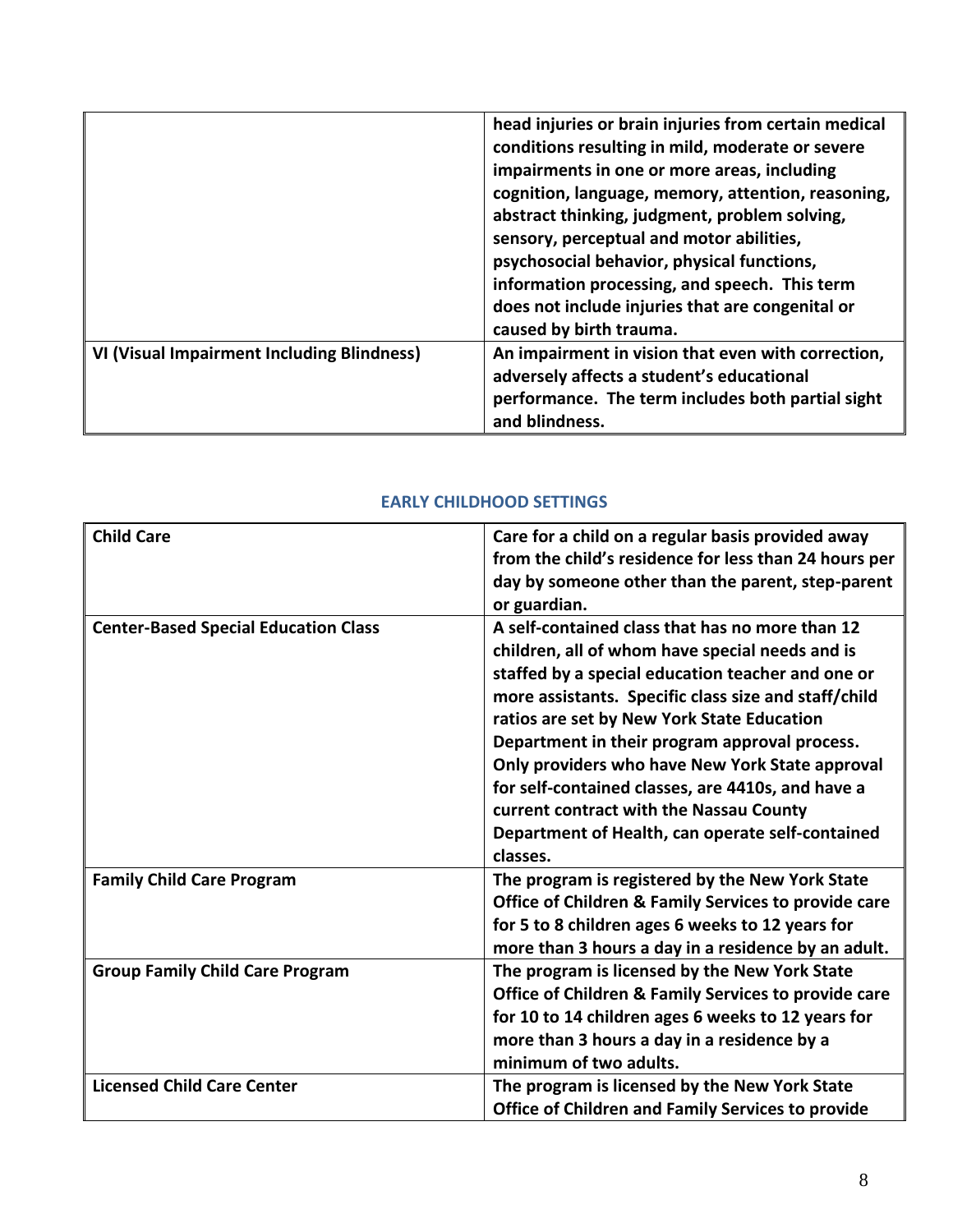|                                                      | care for groups of children ages 6 weeks to 12 years    |
|------------------------------------------------------|---------------------------------------------------------|
|                                                      |                                                         |
|                                                      | for more than 3 hours a day.                            |
| <b>Nursery School</b>                                | A program for groups of children for less than 3        |
|                                                      | hours a day. There are no regulations for nursery       |
|                                                      | schools.                                                |
| <b>SCIS (Special Class in an Integrated Setting)</b> | A class that has a special education teacher and at     |
|                                                      | least one paraprofessional and is made up of no         |
|                                                      | more than 12 preschool students with and without        |
|                                                      | disabilities. Or, it can be a class made up of no       |
|                                                      | more than12 preschool students with disabilities        |
|                                                      | staffed by a special education teacher and at least     |
|                                                      | one paraprofessional that is housed in the same         |
|                                                      | physical space as a class of students without           |
|                                                      | disabilities taught by a non-special education          |
|                                                      | teacher. Ratios and class size are approved by the      |
|                                                      | <b>State Education Department (SED). Only providers</b> |
|                                                      | who have New York State approval for SCIS, are          |
|                                                      | 4410s, and have a current contract with the Nassau      |
|                                                      | <b>County Department of Health, can operate SCIS</b>    |
|                                                      | classes.                                                |
| <b>UPK (Universal Pre-Kindergarten)</b>              | A program offered through local school districts        |
|                                                      | (both in district buildings and community-based         |
|                                                      | programs) for eligible 4-year-olds.                     |

## **EARLY INTERVENTION**

<span id="page-11-0"></span>

| <b>EIP (Early Intervention Program)</b>  | The Early Intervention Program is a statewide<br>program that provides many different types of<br>early intervention services to infants and toddlers<br>with disabilities and their families. In New York,<br>the Department of Health is the lead agency<br>responsible for the Early Intervention Program.<br>Early Intervention services include assistive<br>technology devices and services; audiology; family<br>education and counseling, home visits, and parent<br>support groups; medical services only for diagnostic<br>or evaluation purposes; nursing; nutrition;<br>occupational therapy; physical therapy;<br>psychological services; service coordination; social<br>work; special instruction; speech-language<br>pathology; vision; and transportation to and from<br>early intervention services. |
|------------------------------------------|------------------------------------------------------------------------------------------------------------------------------------------------------------------------------------------------------------------------------------------------------------------------------------------------------------------------------------------------------------------------------------------------------------------------------------------------------------------------------------------------------------------------------------------------------------------------------------------------------------------------------------------------------------------------------------------------------------------------------------------------------------------------------------------------------------------------|
| <b>EIO (Early Intervention Official)</b> | An appropriate municipal official designated by the                                                                                                                                                                                                                                                                                                                                                                                                                                                                                                                                                                                                                                                                                                                                                                    |
|                                          | Chief Executive Officer of a municipality.                                                                                                                                                                                                                                                                                                                                                                                                                                                                                                                                                                                                                                                                                                                                                                             |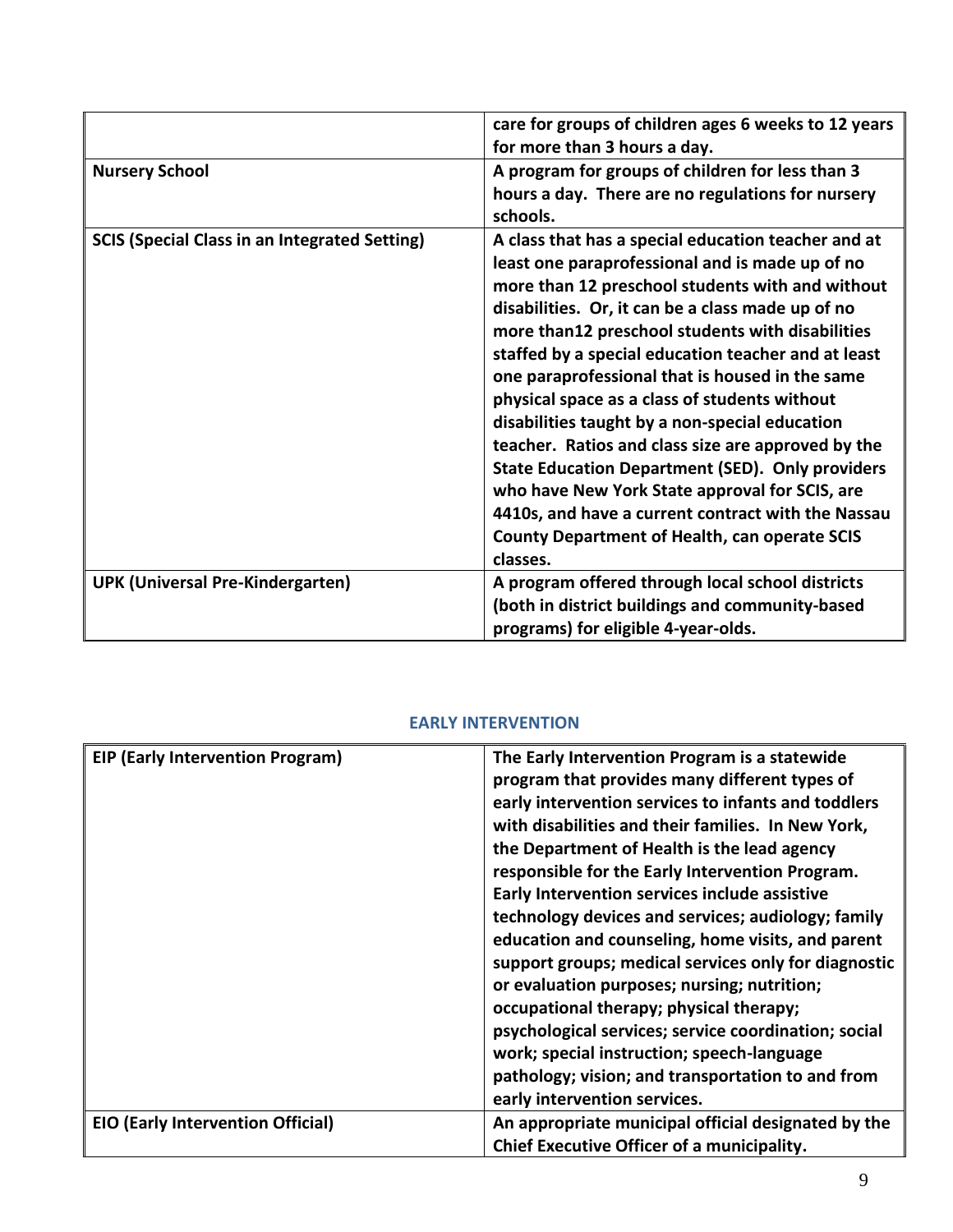| <b>EIOD (Early Intervention Official Designee)</b> | Municipal staff serving as the designee of the EIO.<br>In Nassau County, Department of Health staff fill<br>this role.                                                                                                                                   |
|----------------------------------------------------|----------------------------------------------------------------------------------------------------------------------------------------------------------------------------------------------------------------------------------------------------------|
| <b>IFSP (Individualized Family Service Plan)</b>   | A written plan for the child's and family's services<br>in the Early Intervention Program that the family<br>develops with a team of qualified personnel and<br>the EIOD.                                                                                |
| <b>ISC (Initial Service Coordinator)</b>           | The service coordinator, designated by the EIOD<br>upon receipt of a referral for a child thought to be<br>eligible for early intervention services, functions as<br>the initial service coordinator and participates in<br>the formulation of the IFSP. |
| <b>OSC (Ongoing Service Coordinator)</b>           | An individual who works in partnership with the<br>family by providing assistance and services that<br>help the family to coordinate and obtain their<br>rights under the Early Intervention Program and<br>services agreed upon on the IFSP.            |
| <b>Transition</b>                                  | The process where children at age 3 move from the<br>EIP to the Preschool Special Education Program or<br>other early childhood supports or services. The<br>process can start 180 days before a child's third<br>birthday.                              |

## **EVALUATIONS**

<span id="page-12-0"></span>

| AE (Age Equivalent) | A measure of a child's ability, skill or knowledge      |
|---------------------|---------------------------------------------------------|
|                     | stated in terms of the age at which that skill, ability |
|                     | or knowledge is typically attained.                     |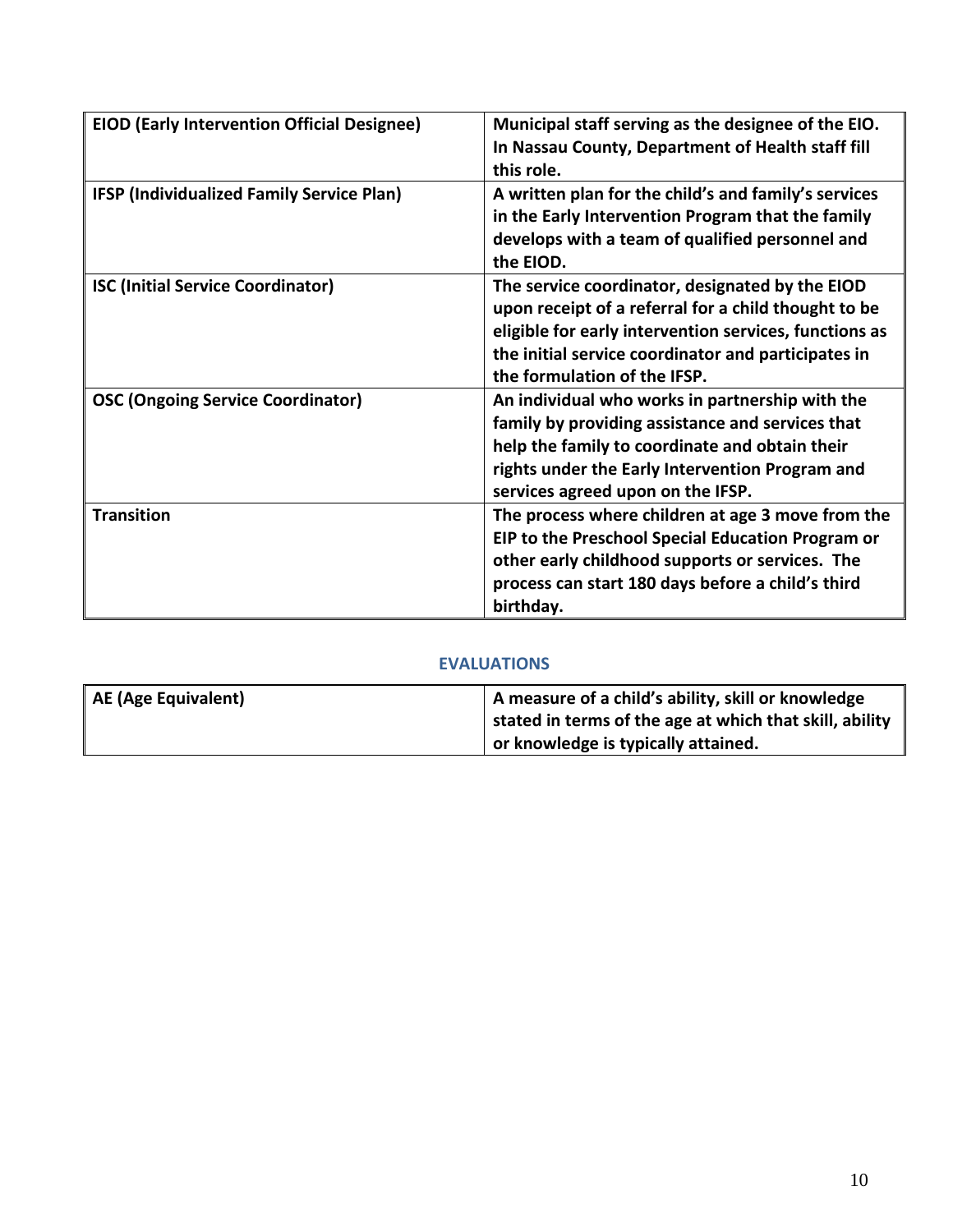| <b>Assessment</b>             | The use of various tools and strategies to collect      |
|-------------------------------|---------------------------------------------------------|
|                               | data for use in determining how a child's               |
|                               | development is proceeding in each of the five           |
|                               | domains of development:                                 |
|                               | • Cognitive: refers to the mental processes of          |
|                               | comprehension, memory, judgment and reasoning.          |
|                               | • Adaptive/Self-Help: refers to the ability to display  |
|                               | age appropriate self-care and to adapt to different     |
|                               | circumstances.                                          |
|                               | • Physical: refers to a child's gross and fine motor    |
|                               | development.                                            |
|                               | • Communication/Speech and Language: refers to          |
|                               | the processes of expressing thoughts and feelings       |
|                               | and to understand vocal, non-verbal, signed or          |
|                               | other communication of others.                          |
|                               | • Social/Emotional: refers to the ability of a child    |
|                               | to understand their own feelings and those of           |
|                               | others and to respond to both with socially             |
|                               | acceptable behavior. Also includes behavior a child     |
|                               | exhibits during play.                                   |
|                               |                                                         |
| <b>Bell Curve</b>             | The normal distribution of test scores which when       |
|                               | graphed forms a bell shaped curve.                      |
| <b>CA (Chronological Age)</b> | The actual age of a child expressed in years and        |
|                               | months.                                                 |
| <b>Consent to Evaluate</b>    | A parent/guardian's written permission for the          |
|                               | evaluation to take place. This is the school district's |
|                               | responsibility to obtain parental consent.              |
| <b>DOB</b> (Date of Birth)    | Refers to the day, month and year a child was born.     |
| Eligibility                   | Refers to the criteria used to determine if a child     |
|                               | qualifies for classification and the need for special   |
|                               | education services. Eligibility is based on the         |
|                               | results of an individual evaluation provided in the     |
|                               | student's native language, not dependent on a           |
|                               | single measure and administered by a                    |
|                               | multidisciplinary team in accordance with New           |
|                               | <b>York State Education Department regulations. A</b>   |
|                               | preschool student will be eligible for services if      |
|                               | he/she exhibits a significant delay or disability in    |
|                               | one or more functional areas related to cognitive,      |
|                               | language and communication, adaptive, social-           |
|                               | emotional or motor development which adversely          |
|                               | affects the child's ability to learn. There must be a   |
|                               | 12-month delay in one or more area(s); or a 33%         |
|                               | delay in one functional area or a 25% delay in each     |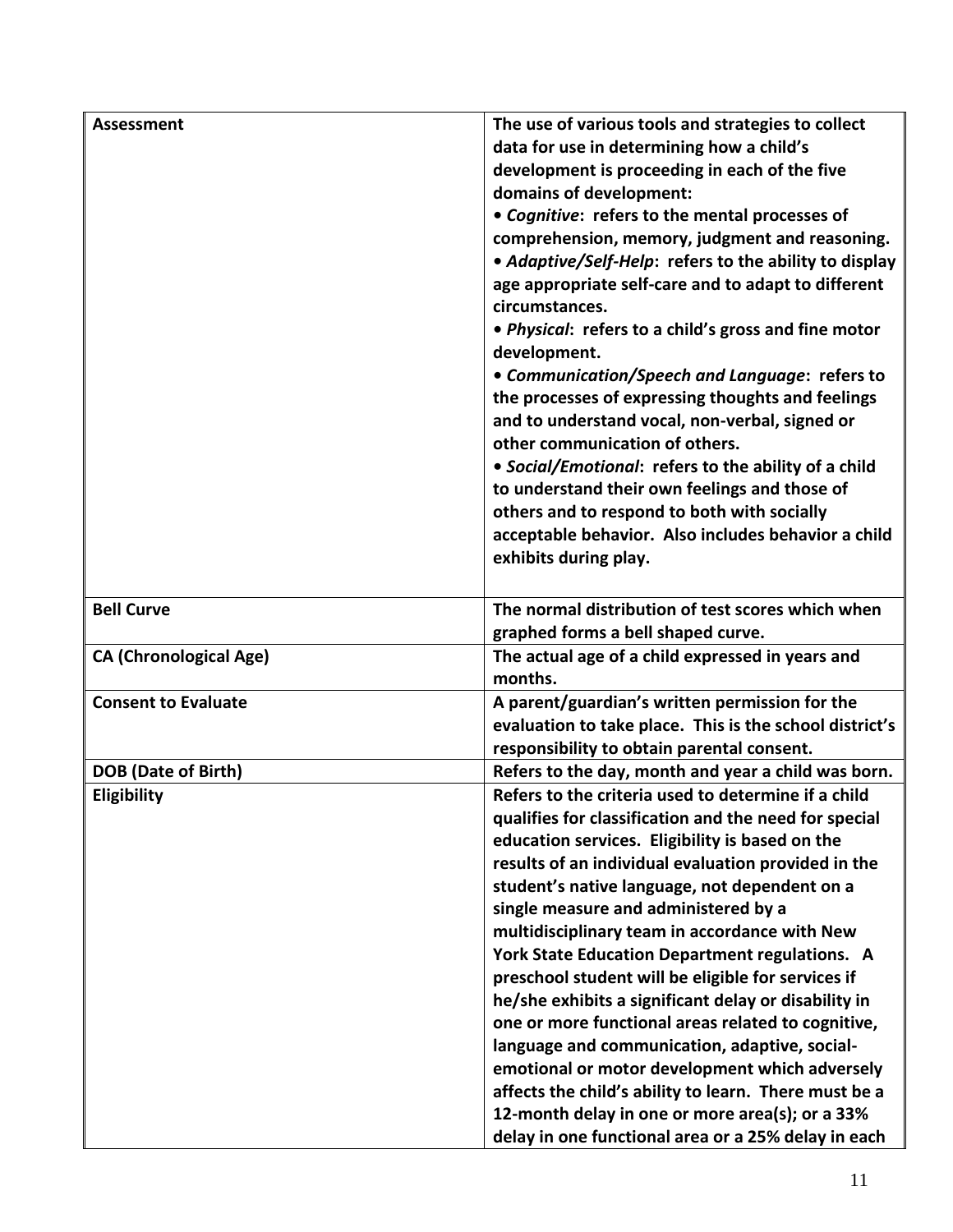|                                          | of two functional areas; or on standardized tests, a<br>score of 2.0 standard deviations below the mean in<br>one functional area or a score of 1.5 standard<br>deviations below the mean in two functional areas.<br>In addition, a preschool child who meets the<br>criteria in the current disability classification in Part<br>200 regulations for autism, deaf-blindness,<br>deafness, hearing impairment, orthopedic<br>impairment, other health impairment, traumatic<br>brain injury or visual impairment, including<br>blindness.                                                                                                                                                                                                                                                                                                                                                                                                                                   |
|------------------------------------------|------------------------------------------------------------------------------------------------------------------------------------------------------------------------------------------------------------------------------------------------------------------------------------------------------------------------------------------------------------------------------------------------------------------------------------------------------------------------------------------------------------------------------------------------------------------------------------------------------------------------------------------------------------------------------------------------------------------------------------------------------------------------------------------------------------------------------------------------------------------------------------------------------------------------------------------------------------------------------|
| <b>Initial Evaluation</b>                | Refers to a multi-disciplinary assessment of a<br>child's skills, strengths and needs to determine<br>current level of functioning and how best to plan<br>for the child. The evaluation consists of gathering<br>information through observation, family interviews<br>and standardized testing. The evaluation includes<br>testing in all areas of development: Motor,<br>Cognition, Speech/Language, Adaptive,<br>Social/Emotional and Physical General Health.<br>Evaluations should give a clear picture about how a<br>child functions in all areas of development. Under<br><b>New York State Education Department regulations,</b><br>an initial evaluation includes a Psychological, Social<br>History, observation of the child in a natural setting<br>and a medical. Supplementary evaluations<br>including speech/language, education,<br>Occupational Therapy or Physical Therapy may be<br>added as requested and approved by the child's<br>school district. |
| IEE (Independent Educational Evaluation) | An individual evaluation of a student with<br>disabilities or thought to have a disability that is<br>conducted by a qualified examiner who is not<br>employed by the public agency responsible for the<br>education of the student. Whenever an<br>independent educational evaluation is at public<br>expense, the criteria under which the evaluation is<br>obtained, including the location of the evaluation<br>and the qualifications of the examiner, shall be the<br>same as the criteria which the school district uses<br>when it initiates an evaluation.                                                                                                                                                                                                                                                                                                                                                                                                          |
| Ineligibility                            | Based on the results of the evaluation, the<br><b>Committee on Preschool Special Education</b><br>determines that the child does not meet the criteria                                                                                                                                                                                                                                                                                                                                                                                                                                                                                                                                                                                                                                                                                                                                                                                                                       |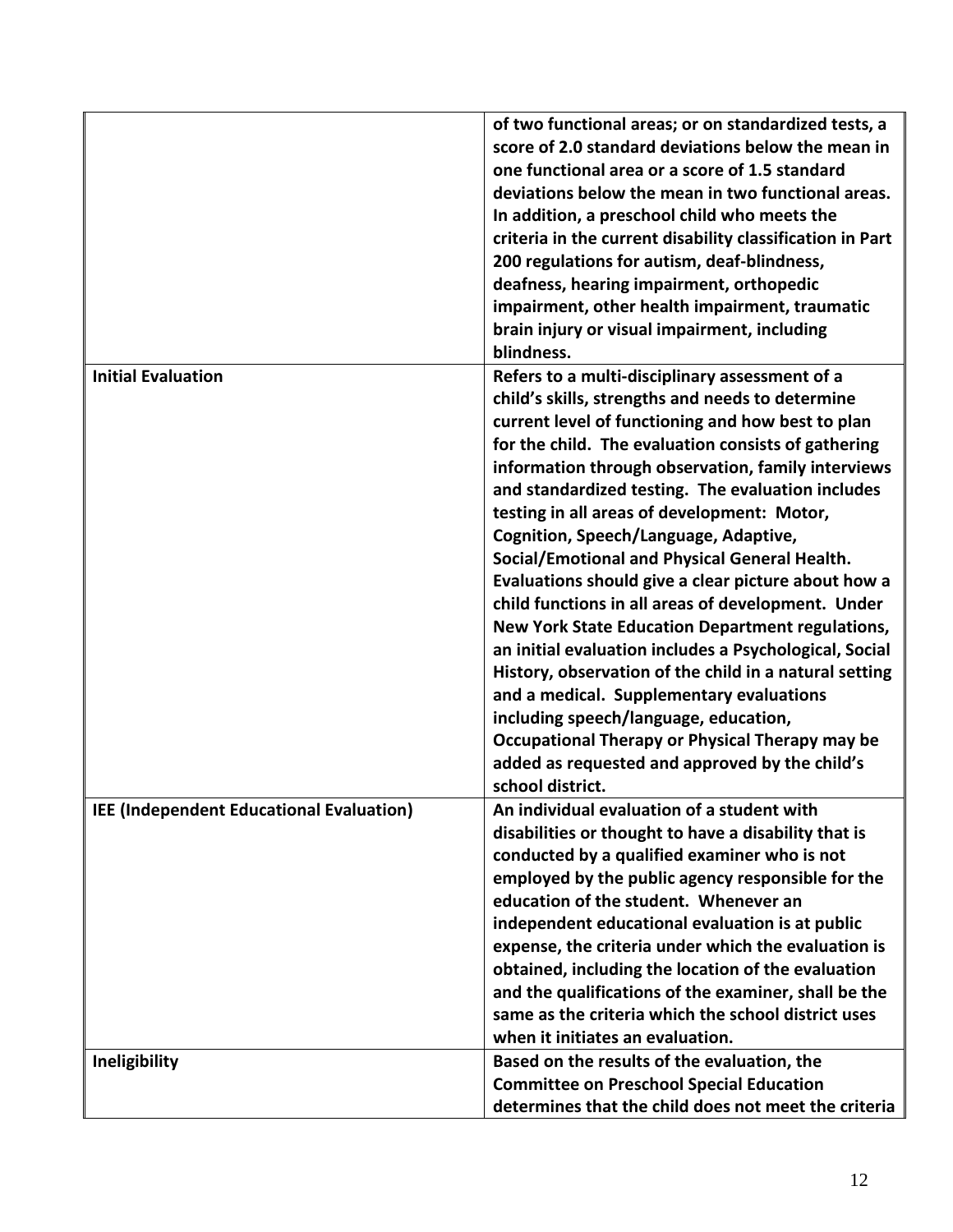|                                                  | (see Eligibility) to be classified as a preschool                                         |
|--------------------------------------------------|-------------------------------------------------------------------------------------------|
|                                                  | student with a disability.                                                                |
| IQ (Intelligence Quotient)                       | The standard measure of intelligence based on a                                           |
|                                                  | scale in which 85-115 is defined as within normal                                         |
|                                                  | limits.                                                                                   |
| <b>Mean</b>                                      | Refers to the average score which corresponds to                                          |
|                                                  | the 50 <sup>th</sup> percentile.                                                          |
| <b>Observation</b>                               | An observation of the student in the student's                                            |
|                                                  | learning environment (including the regular                                               |
|                                                  | classroom setting) or, in the case of a student of                                        |
|                                                  | less than school-age or out of school, an                                                 |
|                                                  | environment appropriate for a student of that age,                                        |
|                                                  | to document the student's academic performance                                            |
|                                                  | and behavior in the areas of difficulty.                                                  |
| <b>Percentile Score or Rank</b>                  | Shows how a child scored when compared to other                                           |
|                                                  | children who are the same age or grade. The                                               |
|                                                  | percentile represents the distribution of the sample                                      |
|                                                  | scores that is equal to or below a particular score.                                      |
|                                                  | If a child has an IQ of 85, he or she scored at the                                       |
|                                                  | 16 <sup>th</sup> percentile, which means that the student                                 |
|                                                  | scored higher than 15% of the children of the same                                        |
|                                                  | age.                                                                                      |
| <b>Screening</b>                                 | Broad scale testing procedures used to determine if                                       |
| <b>SD (Standard Deviation Score)</b>             | a child requires a more formal evaluation.<br>The standard deviation value represents the |
|                                                  | average distance a score or set of scores is from the                                     |
|                                                  | mean. The standard deviation helps create a more                                          |
|                                                  | accurate picture of the distribution along the                                            |
|                                                  | normal bell curve.                                                                        |
| <b>SS (Standard Score)</b>                       | Standard scores are used to compare a child's                                             |
|                                                  | performance on a test to the performance of other                                         |
|                                                  | students his/her age. Standard scores estimate                                            |
|                                                  | whether a student's scores are above average,                                             |
|                                                  | average or below average compared to his/her                                              |
|                                                  | peers.                                                                                    |
| <b>Standardized Test or Norm-Referenced Test</b> | Tests that allow the comparison of a student's skills                                     |
|                                                  | to others in his/her age group. Norm-Referenced                                           |
|                                                  | tests are developed by creating the test items and                                        |
|                                                  | then administering the test to a group of students                                        |
|                                                  | who will be used as the basis of comparison.                                              |
| <b>Summary Report</b>                            | The Summary Report shall include a detailed                                               |
|                                                  | statement of a child's needs. It is a required                                            |
|                                                  | component of the evaluation and cannot include                                            |
|                                                  | recommendation for services.                                                              |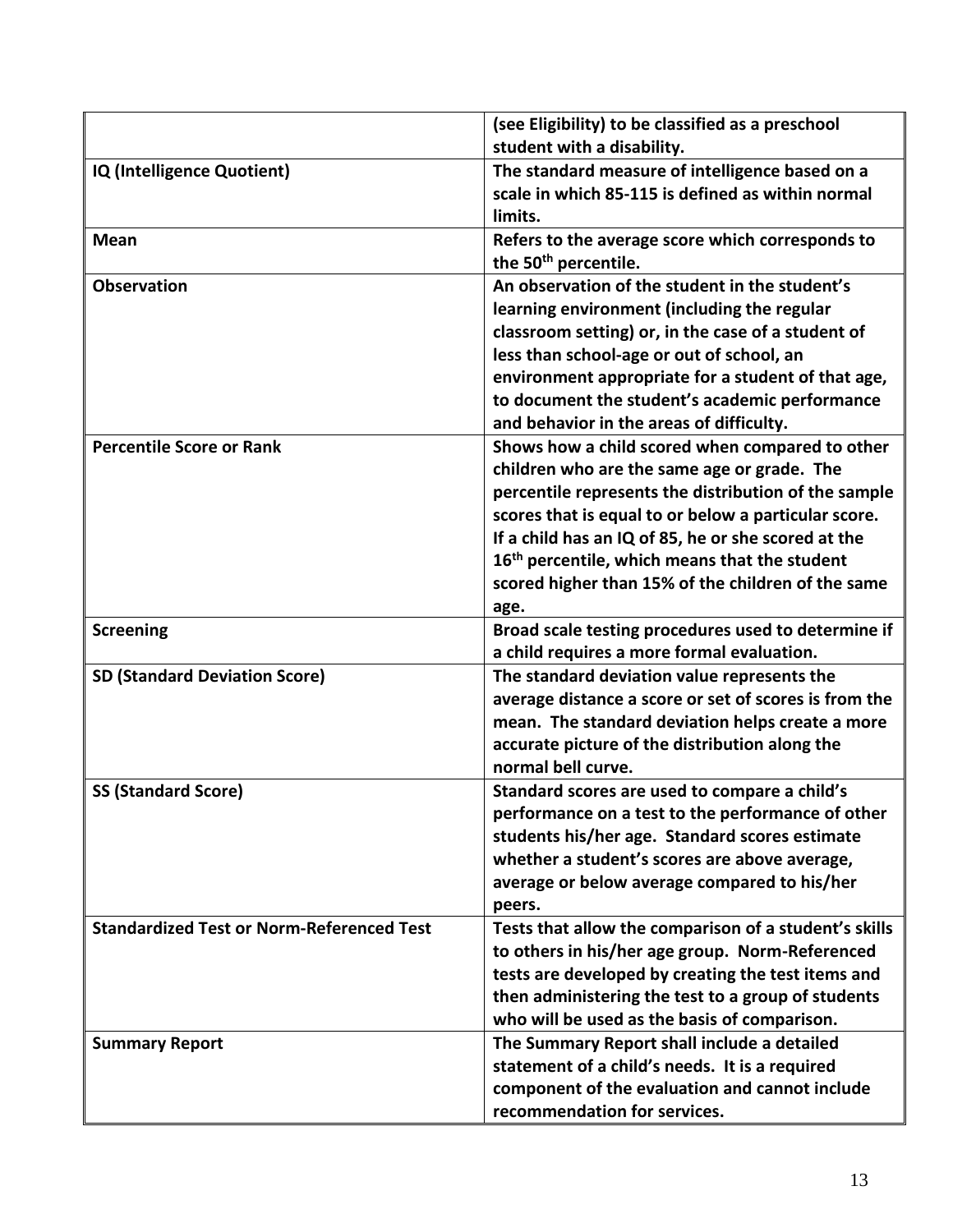**IEP TERMS**

<span id="page-16-0"></span>

| <b>Amendment</b>                  | A change made to a student's IEP. An amendment<br>to an IEP may be made by rewriting the IEP or by<br>developing a written document that modifies the<br>current IEP provided that the parent receives prior<br>written notice of any change to the IEP and the<br>parent receives a copy of the new IEP that amends<br>the previous document. After the first annual<br>review, an amendment can be made without a<br>meeting if the parent agrees.                                                                                           |
|-----------------------------------|------------------------------------------------------------------------------------------------------------------------------------------------------------------------------------------------------------------------------------------------------------------------------------------------------------------------------------------------------------------------------------------------------------------------------------------------------------------------------------------------------------------------------------------------|
| <b>Annual Goal</b>                | An annual goal is a statement that identifies what<br>knowledge, skills and/or behaviors a student is<br>expected to demonstrate within the time period<br>from the start of the IEP to the next IEP review.<br>Annual goals must be measurable and directly<br>related to the student's present level of<br>performance. An annual goal must include<br>evaluative criteria, evaluation procedures and<br>schedules to measure progress toward meeting the<br>goal.                                                                           |
| <b>Benchmark</b>                  | Benchmarks are the major milestones that the<br>student will demonstrate that will lead to the<br>annual goal. Benchmarks usually designate a target<br>time period for a behavior to occur (i.e., the<br>amount of progress the student is expected to<br>make within specified segments of the year).<br>Generally, benchmarks establish expected<br>performance levels that allow for regular checks of<br>progress that coincide with the reporting periods<br>for informing parents of their child's progress<br>toward the annual goals. |
| <b>Criteria</b>                   | Specific guidelines used to measure the student's<br>progress toward achieving an annual goal or<br>benchmark which identifies how well and over<br>what period of time the student must perform a<br>behavior or skill to achieve mastery. Performance<br>could be measured in terms of: frequency (e.g.,<br>number of trials-9 out of 10); duration (how long<br>the behavior or skills is sustained-e.g., 20<br>minutes); accuracy (e.g., 90%)                                                                                              |
| <b>Duration</b>                   | Refers to the length of time a service is given.                                                                                                                                                                                                                                                                                                                                                                                                                                                                                               |
| <b>ESY (Extended School Year)</b> | Special education services for preschool students<br>determined to be eligible for a 12 month school                                                                                                                                                                                                                                                                                                                                                                                                                                           |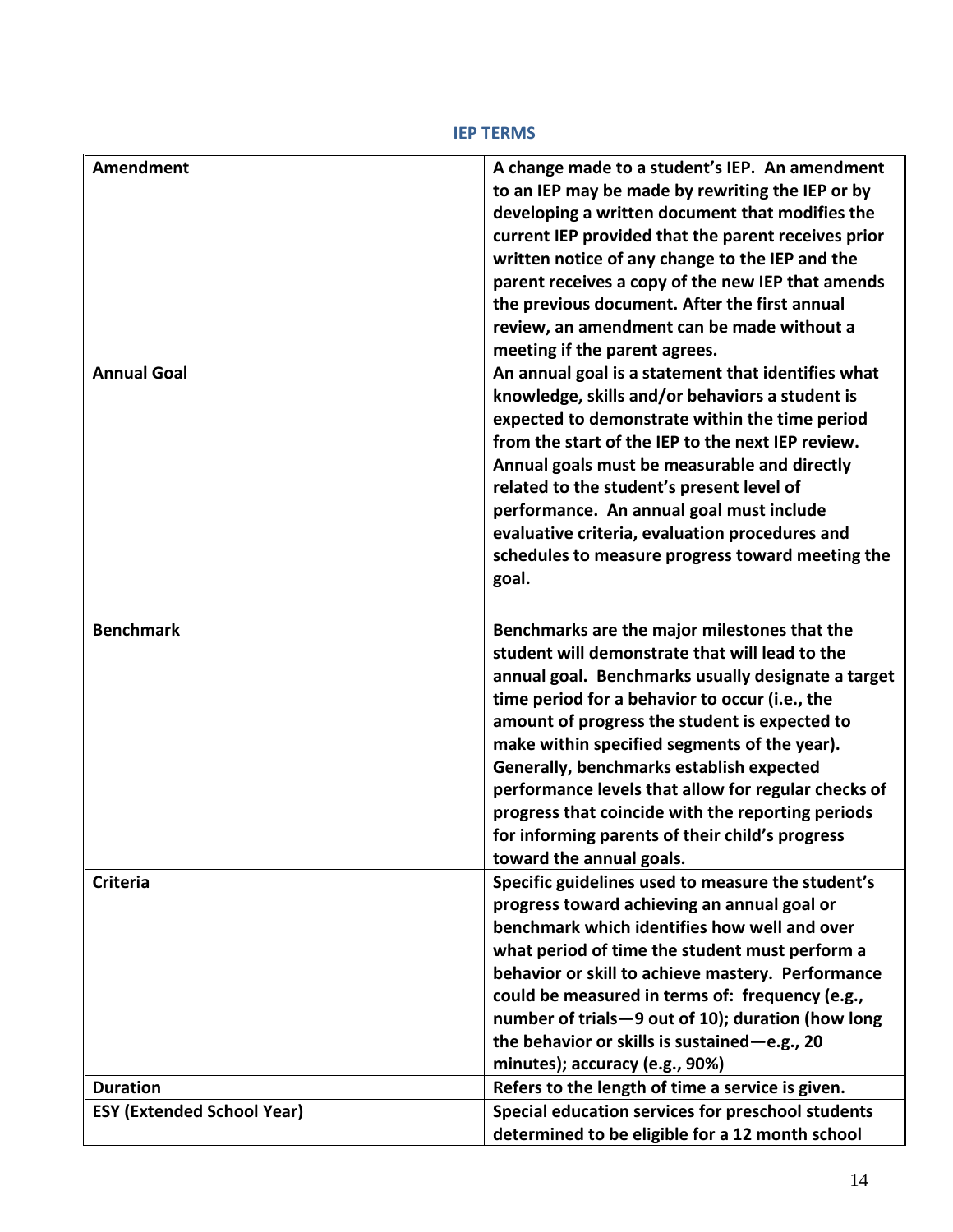|                                               | year. The need for extended school year services is    |
|-----------------------------------------------|--------------------------------------------------------|
|                                               | determined by the CPSE to prevent substantial          |
|                                               | regression by the student. Extended school year        |
|                                               | services must be indicated on the IEP with the         |
|                                               | program start date, location and frequency of the      |
|                                               | service.                                               |
| <b>Frequency</b>                              | Refers to how often a service is provided.             |
| Group                                         | Refers to services delivered by a teacher or           |
|                                               | therapist to more than one student at a time. A        |
|                                               | group may be as few as two students or as many as      |
|                                               | five.                                                  |
| IEP (Individualized Education Program)        | A written plan prepared by the CPSE or CSE which       |
|                                               | specifies the child's current level of performance,    |
|                                               | annual goals and short-term instructional              |
|                                               | objectives or benchmarks (for preschool students),     |
|                                               | and frequency, duration and location of special        |
|                                               | education and related services to be provided.         |
| Individual                                    | Refers to services delivered by a therapist to one     |
|                                               | student at a time.                                     |
| Location                                      | Refers to where a service is delivered. Locations      |
|                                               | include the classroom, home, preschool, nursery        |
|                                               | school, child care center, office or community         |
|                                               | setting.                                               |
| <b>Meeting Notice</b>                         | The CPSE provides the parent of a PSWD with            |
|                                               | written notification prior to a meeting of the         |
|                                               | committee related to the IEP or FAPE. It ensures       |
|                                               | that one or both of a student's parents have the       |
|                                               | opportunity to participate in each committee           |
|                                               | meeting.                                               |
| PLEP (Present Levels of Performance) formerly | The CPSE must ensure that the IEP                      |
| known as SPAM or MAPS                         | recommendations report the student's present           |
|                                               | level of performance in the areas of: (1) Academic     |
|                                               | achievement (2) Social development (3) Physical        |
|                                               | development and (4) Management needs. Included         |
|                                               | in this statement is how the disability affects the    |
|                                               | student's participation in age appropriate activities. |
|                                               | PLEP is developed from the student's most recent       |
|                                               | individual evaluations and includes the student's      |
|                                               | strengths, the student's needs relevant to             |
|                                               | education that are of concern to the parent, and       |
|                                               | special factors related to the student's disability.   |
|                                               | This provides the basis for written annual goals,      |
|                                               | direction for the provision of appropriate             |
|                                               |                                                        |
|                                               | educational programs and services, and                 |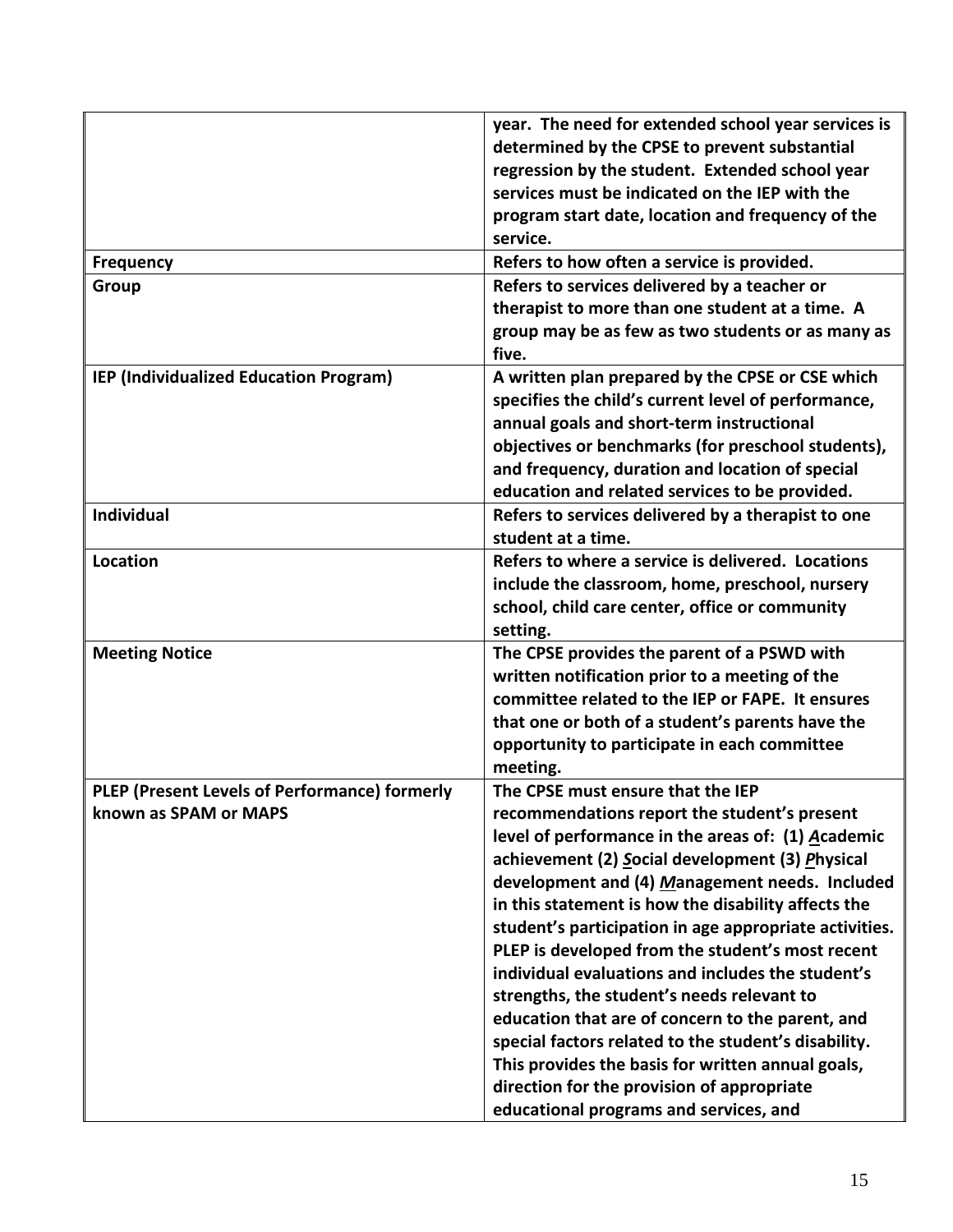|                                                 | development of an individualized education             |
|-------------------------------------------------|--------------------------------------------------------|
|                                                 | program for the student.                               |
| Provider                                        | Refers to the agency, school or individual teacher or  |
|                                                 | therapist who will provide the required service.       |
|                                                 | Providers must have a current contract with the        |
|                                                 | <b>Nassau County Department of Health.</b>             |
| <b>PWN (Prior Written Notice)</b>               | The school district provides to the parent of a        |
|                                                 | PSWD or the parent of a student suspected of           |
|                                                 | having a disability required written notification      |
|                                                 | whenever the district proposes (or refuses) to         |
|                                                 | initiate or change the identification, evaluation,     |
|                                                 | educational placement of a student with a disability   |
|                                                 | or the provision of FAPE to the student.               |
| Ratio                                           | Refers to the number of children, teachers and         |
|                                                 | assistant teachers in the class. Ratios are set by the |
|                                                 | New York State Education Department in the             |
|                                                 | program approval process. A 10:1:2 ratio means         |
|                                                 | that there are 10 students with special needs, 1       |
|                                                 | special education teacher and 2 teacher assistants     |
|                                                 | or aides.                                              |
| <b>Short-Term Instructional Objective</b>       | Short-Term objectives are the intermediate             |
|                                                 | knowledge and skills that must be learned in order     |
|                                                 | for the student to reach the annual goal. Short-       |
|                                                 | term objectives break down the skills or steps         |
|                                                 | necessary to accomplish a goal into discrete           |
|                                                 | components. Generally, one annual goal would not       |
|                                                 | include both short -term objectives and                |
|                                                 | benchmarks. Whether short-term objectives or           |
|                                                 | benchmarks are used for a particular annual goal is    |
|                                                 | at the discretion of the CPSE.                         |
| <b>Special Alerts</b>                           | Any special medical conditions or physical             |
|                                                 | limitations including need for medication and/or       |
|                                                 | health care treatment or procedures during the         |
|                                                 | school day. Any special factors (e.g., asthma,         |
|                                                 | allergies, etc.) which may influence the student's     |
|                                                 | learning or behavior.                                  |
| <b>Student Information Summary Form</b>         | An optional form to be included with the IEP and       |
|                                                 | shared. School districts can use the form to           |
|                                                 | summarize services, and may add to or replace          |
|                                                 | suggested fields. Information may include parent       |
|                                                 | or guardian name, the provider agency(ies), the        |
|                                                 | Coordinator and/or the extended school year.           |
| <b>Student Needs Related to Special Factors</b> | The Committee must consider behavior, limited          |
|                                                 | English proficiency, use of Braille for blind and      |
|                                                 | visually impaired students, communication needs        |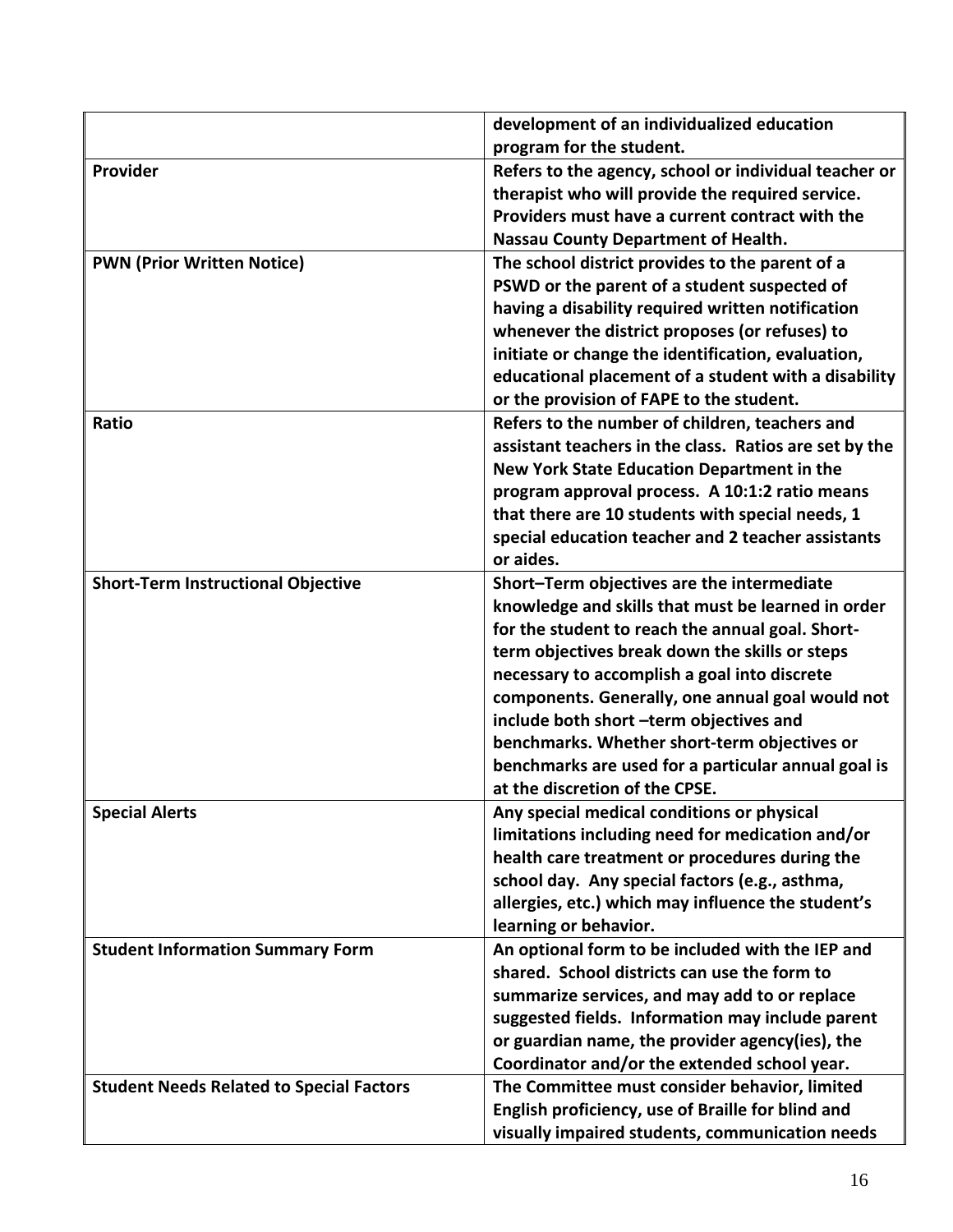|                               | for students who are deaf or hard of hearing, and<br>assistive technology.                                                                                                                                                                                                                                                                                             |
|-------------------------------|------------------------------------------------------------------------------------------------------------------------------------------------------------------------------------------------------------------------------------------------------------------------------------------------------------------------------------------------------------------------|
| <b>Substantial Regression</b> | A student's inability to maintain developmental<br>levels due to a significant loss of skills or knowledge<br>during the months of July and August of such<br>severity as to require an inordinate period of<br>review at the beginning of the school year to<br>reestablish and maintain IEP goals and objectives<br>mastered at the end of the previous school year. |

#### **MEDICAID**

<span id="page-19-0"></span>

| <b>CPT code (Current Procedural Terminology)</b>                      | Coding system for medical procedures that allow<br>for comparisons in pricing, billing and utilization<br>review. Service provider chooses appropriate CPT<br>code based on services provided.                                                                         |
|-----------------------------------------------------------------------|------------------------------------------------------------------------------------------------------------------------------------------------------------------------------------------------------------------------------------------------------------------------|
| ICD code (International Classification of Diseases)                   | Set of codes used by physicians, hospitals, and<br>allied health workers to indicate diagnosis for all<br>patient encounters. Required for all Medicaid<br>claims effective September 2012.                                                                            |
| National Provider Identifier (NPI) #                                  | The national standard for identifying health care<br>providers. Federal requirement per HIPAA (Health<br>Insurance Portability and Accountability Act) for all<br>providers to have an NPI # by 1/1/12.                                                                |
| <b>Preschool/School Supportive Health Services</b><br>Program (SSHSP) | A NYS program that enables school districts,<br>counties and 4201 schools to access federal monies<br>for medically necessary related services provided to<br>Medicaid-eligible students with disabilities.                                                            |
| Rx/Referral                                                           | Establishes medical necessity. Must include name<br>of child, service, ordering provider's contact<br>information, signature, NPI # and date signed, time<br>period for services, diagnosis/reason/for services,<br>frequency and duration or reference IEP.           |
| Under the Direction of (UDO)                                          | TSHHs, TSSLDs, PTAs, COTAs and LPNs must work<br>"under the direction of" a NYS licensed and<br>registered SLP, PT, OT or RN or physician<br>respectively. The qualified practitioner assumes<br>professional responsibility for the TSHH, TSSLD,<br>PTA, COTA or LPN. |
| Under the Supervision of (USO)                                        | A Licensed Master Social Worker (LMSW) must<br>work "under the supervision of" a NYS licensed and<br>registered psychiatrist, psychologist or LCSW<br>(Licensed Clinical Social Worker). Supervisor<br>provides direct in-person supervision.                          |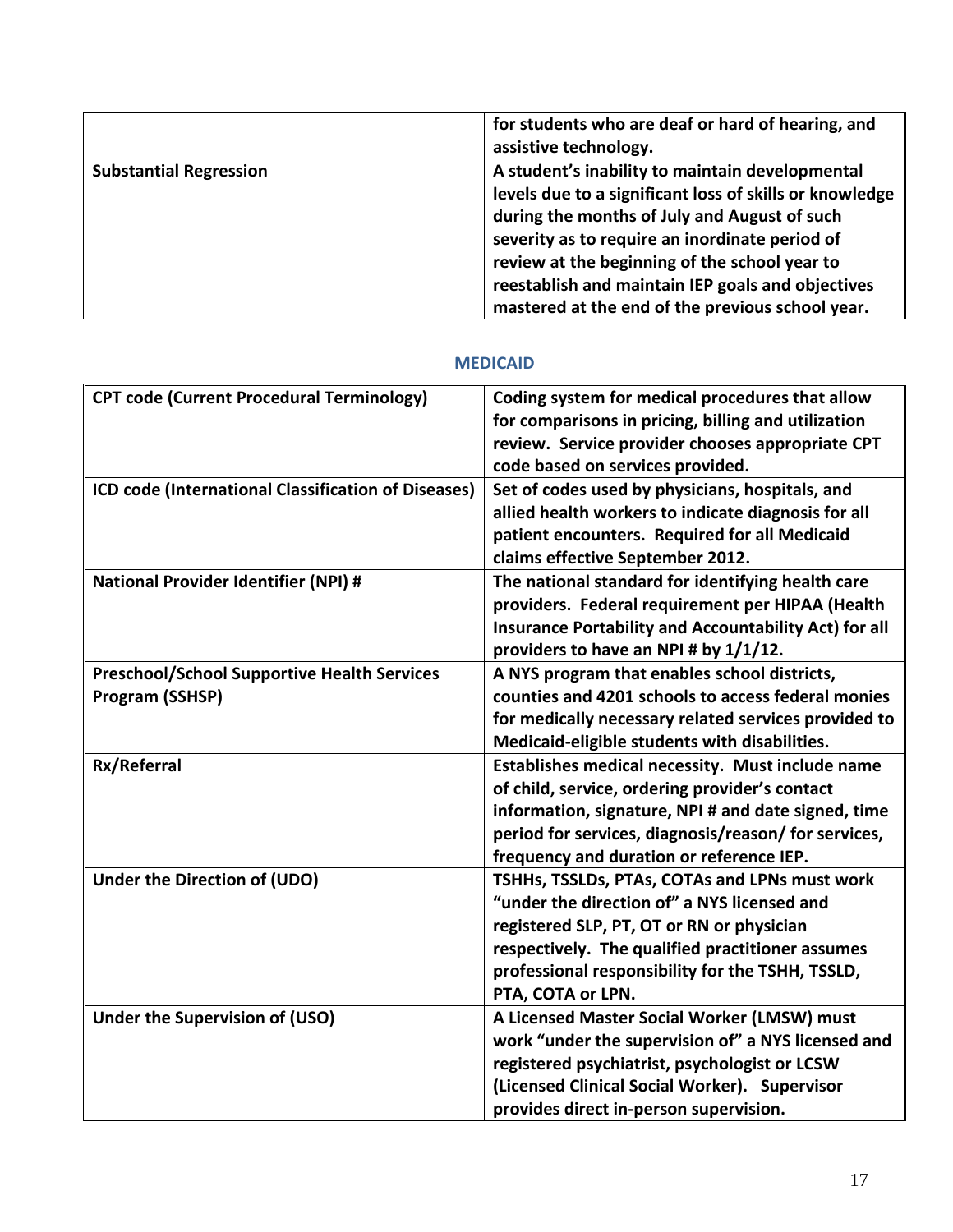# **NEW YORK STATE REGULATORY AGENCIES**

<span id="page-20-0"></span>

| <b>BOE (Board of Education)</b>                                                 | A governing body charged with the general control,<br>management and responsibilities of the schools of<br>a union free school district, central school district,<br>central high school district, or of a city school<br>district. The BOE of each school district shall<br>establish a Committee on Preschool Special<br><b>Education and a Committee on Special Education to</b><br>ensure the timely evaluation and placement of<br>students.                                                                                                                                                                                               |
|---------------------------------------------------------------------------------|-------------------------------------------------------------------------------------------------------------------------------------------------------------------------------------------------------------------------------------------------------------------------------------------------------------------------------------------------------------------------------------------------------------------------------------------------------------------------------------------------------------------------------------------------------------------------------------------------------------------------------------------------|
| <b>DOH (Department of Health)</b>                                               | Department responsibilities include: promoting<br>and supervising public health activities throughout<br>New York State and ensuring high quality medical<br>care in a sound and cost effective manner for all<br>residents. The Nassau County Department of<br>Health, Office of Children with Special Needs,<br>oversees the Early Intervention Program, Preschool<br>Special Education and the Physically Handicapped<br>Children's Program. (516) 227-8661 (Early<br>Intervention); (516) 227-8674 (Preschool Special<br>Education Program); (516) 227-8665 (Physically<br>Handicapped Children's Program); (516) 227-8685<br>(Child Find). |
| <b>DSS (Department of Social Services)</b>                                      | Provides or administers the full range of publicly<br>funded social services and cash assistance<br>programs. Families whose income meets state<br>guidelines and who also meet other criteria may be<br>able to receive a subsidy to offset some of their<br>child care costs. (516) 227-8519<br>http://www.nassaucountyny.gov/agencies/dss/DS<br><b>SHome.htm</b>                                                                                                                                                                                                                                                                             |
| <b>LEA (Local Education Agency)</b>                                             | The school district responsible for providing<br>evaluations and services and educating the<br>children.                                                                                                                                                                                                                                                                                                                                                                                                                                                                                                                                        |
| <b>LIDDSO (Long Island Developmental Disabilities</b><br><b>Service Office)</b> | Provides a full range of services to families and<br>individuals with developmental disabilities. (631)<br>493-1700<br>http://www3.opwdd.ny.gov/ws/ws_longisland_res<br>ources.jsp                                                                                                                                                                                                                                                                                                                                                                                                                                                              |
| <b>OCFS (Office of Children and Family Services)</b>                            | Provides a range of resources to help parents with<br>their child care needs, people who want to start or<br>are currently running child care programs, and<br>anyone with a concern about the health or safety of                                                                                                                                                                                                                                                                                                                                                                                                                              |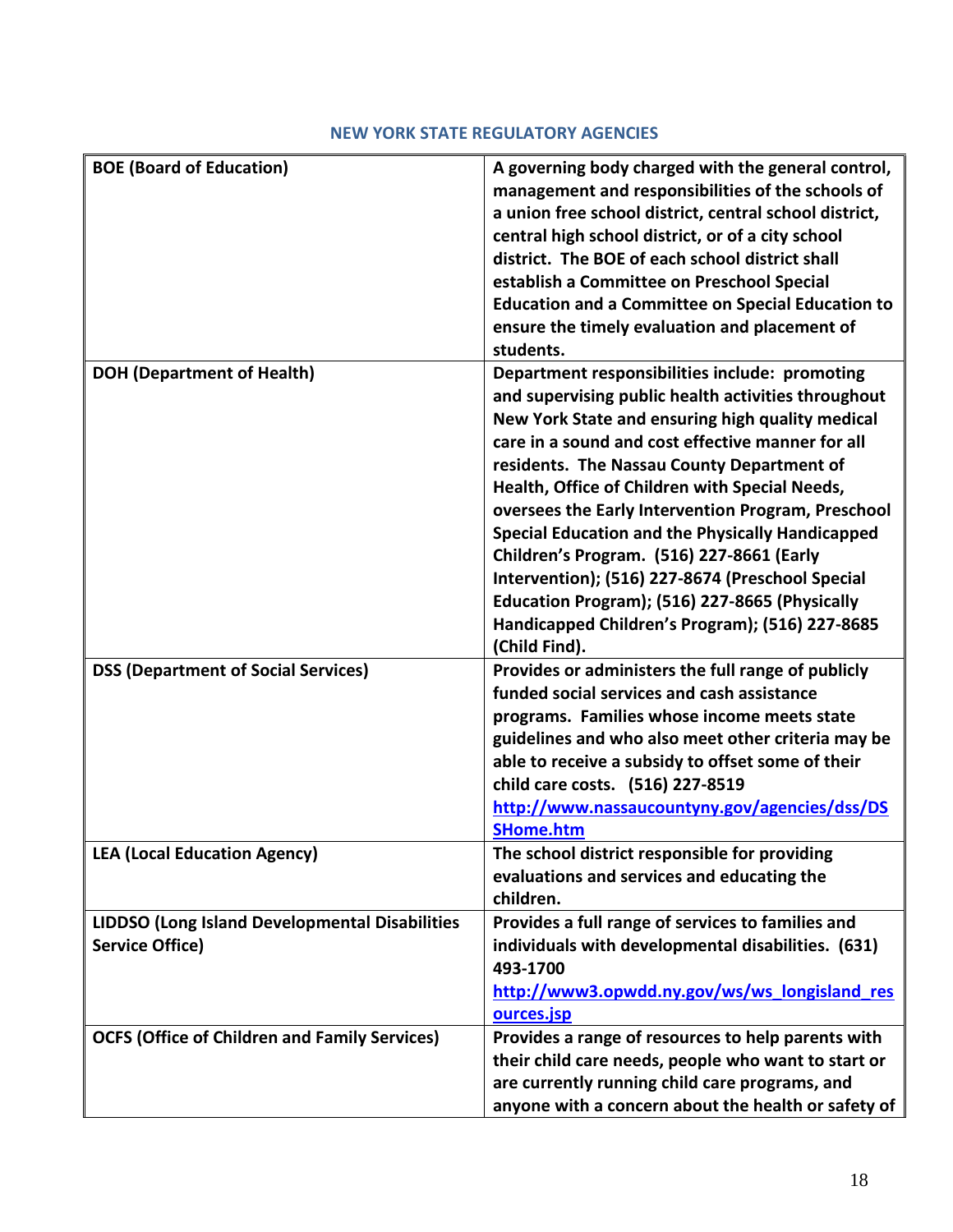|                                                   | a child in a day care program. (631) 342-7100           |
|---------------------------------------------------|---------------------------------------------------------|
|                                                   | http://www.ocfs.state.ny.us/main                        |
| <b>OEL (Office of Early Learning)</b>             | <b>Established to improve educational outcomes for</b>  |
|                                                   | preschool, particularly high-need environments; to      |
|                                                   | enhance the quality of preschool programs; and to       |
|                                                   | establish early learning standards.                     |
|                                                   | www.p12.nysed.gov/earlylearning.                        |
| <b>OPWDD (Office of People with Developmental</b> | An independent agency in the State of New York          |
| <b>Disabilities</b> )                             | whose mission is to help people with                    |
|                                                   | developmental disabilities live richer lives.           |
|                                                   | (631) 434-6000; www.opwdd.ny.gov                        |
| <b>OSE (Office of Special Education)</b>          | Promotes educational equity and excellence for          |
|                                                   | students with disabilities while ensuring that they     |
|                                                   | are an integral part of all aspects of P-12 education   |
|                                                   | policy development and program implementation,          |
|                                                   | and that they achieve the knowledge and skills          |
|                                                   | necessary to live independent and self-directed         |
|                                                   | lives. www.p12.nysed.gov/specialed.                     |
| <b>SCR (State Central Registry)</b>               | The Office of Children and Family Services performs     |
|                                                   | a criminal history check on any operator, employee,     |
|                                                   | volunteer or assistant of a child care center, small    |
|                                                   | day care center, school-age child care program,         |
|                                                   | group family day care home or family day care           |
|                                                   | home as defined in Section 413.2, and any person        |
|                                                   | age eighteen or over residing on the premises of a      |
|                                                   | group family day care home or family day care           |
|                                                   | home which is licensed or registered. All 4410          |
|                                                   | agencies are required to have their employees and       |
|                                                   | volunteers go through the SCR Clearance process.        |
| <b>SED (State Education Department)</b>           | Together with the Board of Regents, the State           |
|                                                   | <b>Education Department governs education from pre-</b> |
|                                                   | kindergarten to graduate school. The department         |
|                                                   | is constitutionally responsible for setting education   |
|                                                   | policy, standards and rules. www.nysed.gov              |

### **PRESCHOOL SPECIAL EDUCATION**

<span id="page-21-0"></span>

| <b>AAC (Augmentative and Alternative</b> | Augmentative and alternative communication is         |
|------------------------------------------|-------------------------------------------------------|
| Communication)                           | any approach designed to support, enhance or          |
|                                          | supplement the communication of individuals who       |
|                                          | cannot rely on their speech, some or all of the time. |
|                                          | AAC incorporates the individual's full                |
|                                          | communication abilities and may include any           |
|                                          | existing speech or vocalizations, gestures, manual    |
|                                          | signs, and aided communication. Aided forms of        |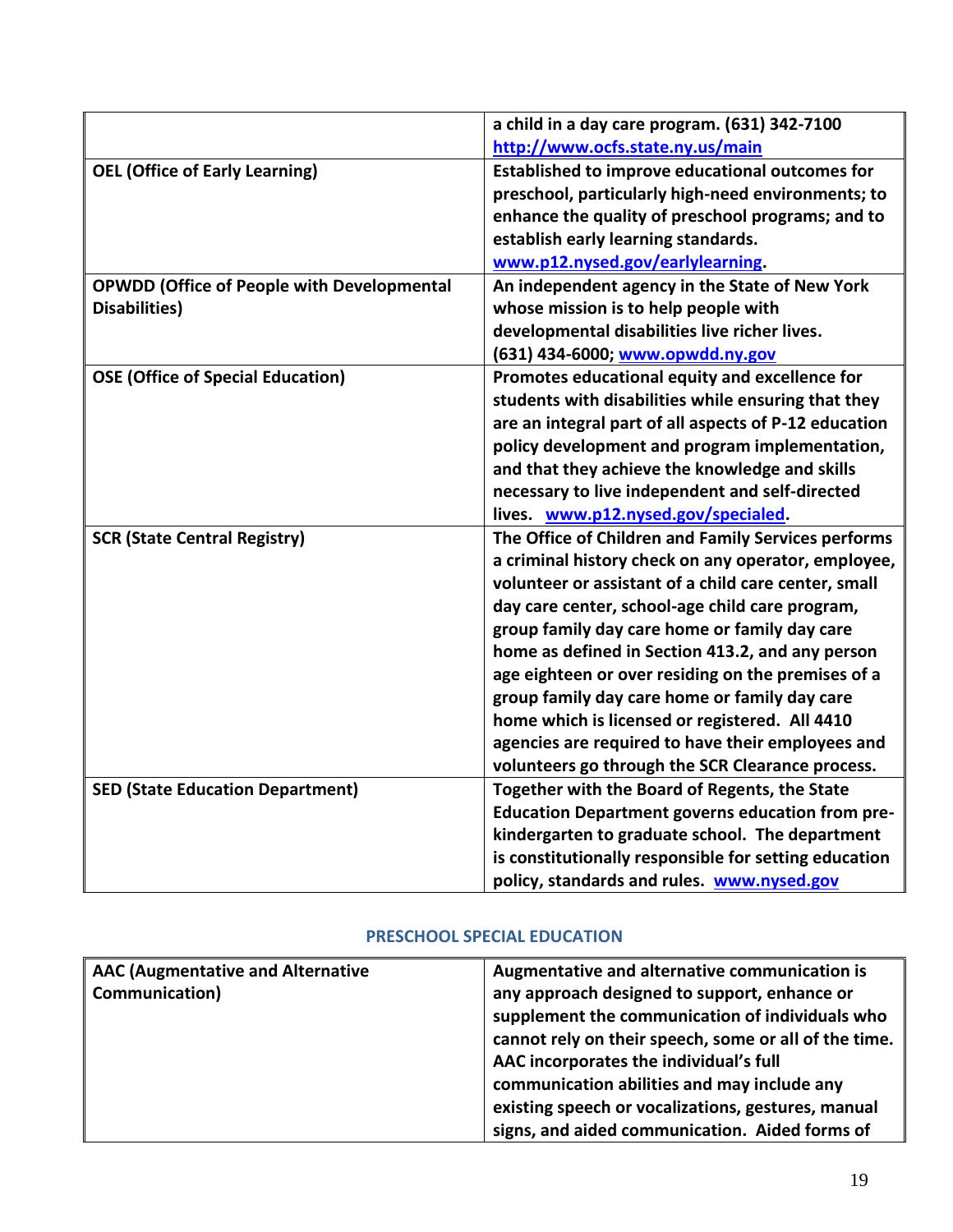|                                           | communication consists of external supports such        |
|-------------------------------------------|---------------------------------------------------------|
|                                           | as a communication board with visual-graphic            |
|                                           | symbols or recorded natural (digitized) speech.         |
| <b>ADL (Activities of Daily Living)</b>   | ADL are the tasks normally done in daily living         |
|                                           | including any daily activity for self-care (feeding,    |
|                                           | bathing, dressing and grooming).                        |
| <b>Annual Review</b>                      | The IEP of each student with a disability shall be      |
|                                           | reviewed and, if appropriate, revised periodically      |
|                                           | but not less that annually to determine if the          |
|                                           | annual goals for the student are being achieved.        |
|                                           | Any meeting to develop, review or revise the IEP is     |
|                                           | conducted by the Committee on Preschool Special         |
|                                           | <b>Education or the Committee on Special Education</b>  |
|                                           | and shall be based upon review of a student's IEP       |
|                                           | and other current information pertaining to the         |
|                                           | student's performance and will consider the             |
|                                           | following factors: the strengths of the student; the    |
|                                           | concerns of the parents for enhancing the               |
|                                           | education of their child; the results of the initial or |
|                                           | most recent evaluation of the student; the              |
|                                           | academic, developmental and functional needs of         |
|                                           | the student; and the educational progress and           |
|                                           | achievement of the student with a disability; and       |
|                                           | the student's ability to participate in instructional   |
|                                           | programs in regular education and in the least          |
|                                           | restrictive environment.                                |
| <b>Annual Review Progress Report</b>      | The annual review progress report must be               |
|                                           | prepared prior to the student's scheduled CPSE          |
|                                           | annual review. This report should document the          |
|                                           | student's progress towards IEP goals and                |
|                                           | objectives. Objective data is required.                 |
| <b>ATD (Assistive Technology Devices)</b> | Any item, piece of equipment, or product system,        |
|                                           | whether acquired commercially off the shelf,            |
|                                           | modified, or customized, that is used to increase,      |
|                                           | maintain, or improve the functional capabilities of a   |
|                                           | student with a disability. Such terms do not include    |
|                                           | a medical device that is surgically implanted, or the   |
|                                           | replacement of such a device.                           |
| Chairperson                               | A school district representative who is responsible     |
|                                           | for convening and running the CPSE or CSE meeting       |
|                                           | for the purposes of determining if children are         |
|                                           | eligible for special education or related services,     |
|                                           | reviewing the student's progress at the annual          |
|                                           | meeting and assessing continued eligibility.            |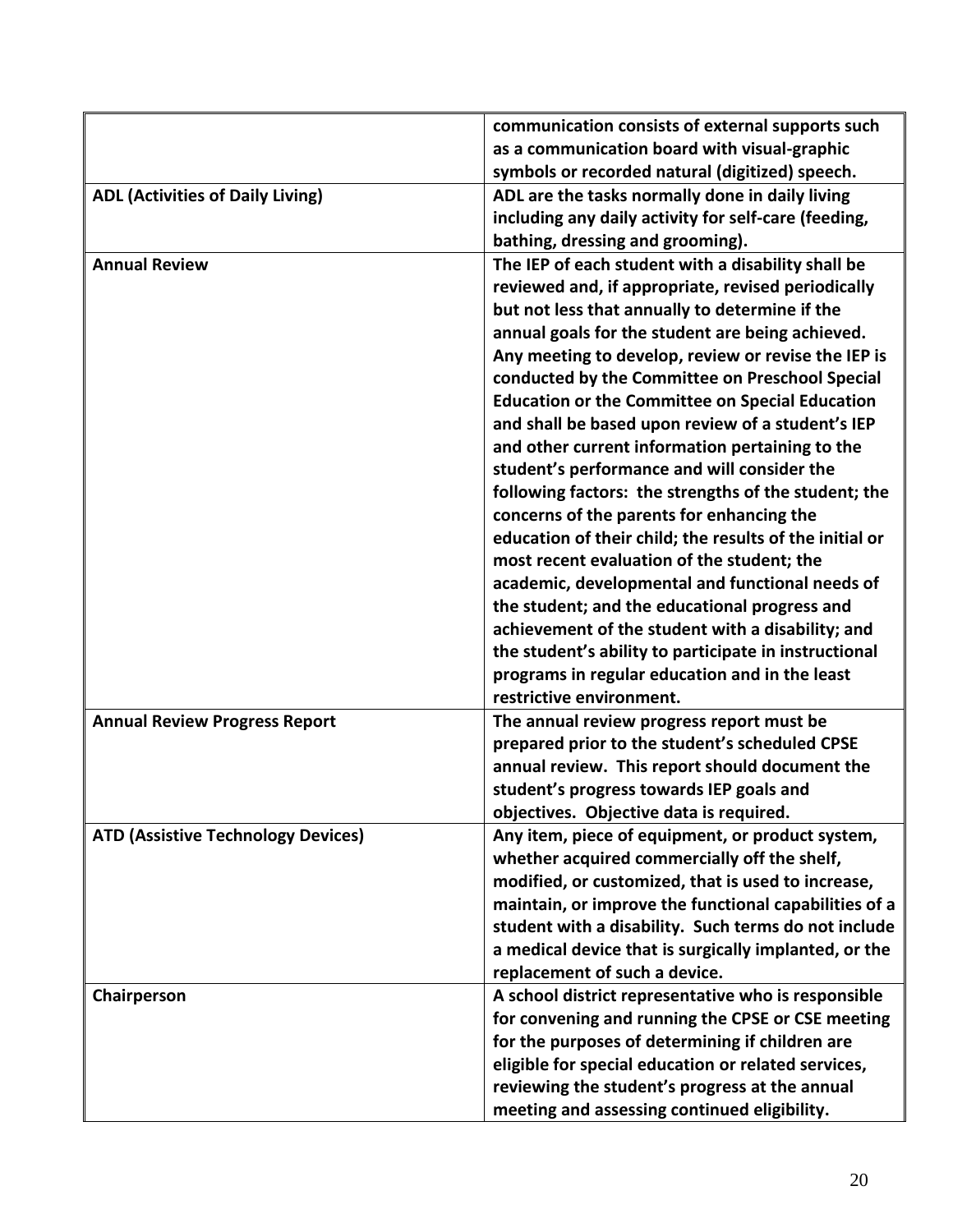| <b>Classified</b>                           | A student who has met the criteria for classification |
|---------------------------------------------|-------------------------------------------------------|
|                                             | and the parents have accepted the services offered.   |
| <b>CPSE (Committee on Preschool Special</b> | A multidisciplinary committee appointed by the        |
| Education)                                  | school district's Board of Education in accordance    |
|                                             | with the provisions of Education Law, section 4402,   |
|                                             | to ensure timely evaluation, determine eligibility    |
|                                             | and placement of preschool students with              |
|                                             | disabilities. Members of the CPSE may include, but    |
|                                             | are not limited to: student's parents, regular        |
|                                             | education teacher (including the child care           |
|                                             | provider), special education teacher, school          |
|                                             | psychologist, school district representative,         |
|                                             | evaluator, parent member, representative from the     |
|                                             | municipality and other people with knowledge or       |
|                                             | special expertise regarding the student.              |
| <b>Communication Notebook</b>               | A book that will facilitate the sharing of            |
|                                             | information by the SEIT and other professionals       |
|                                             | working with the child, including related service     |
|                                             | providers, the preschool or child care personnel      |
|                                             | and the parents, about the child's response to        |
|                                             | activities, techniques and interventions. This book   |
|                                             | helps carry-over from one setting to another to       |
|                                             | promote generalization of skills.                     |
| <b>Consent to Evaluate</b>                  | Parents are fully informed in their native language   |
|                                             | or other mode of communication of all information     |
|                                             | about evaluations and/or services to be provided      |
|                                             | for their child and asked to sign a form detailing    |
|                                             | these evaluations and/or services. Parents are        |
|                                             | informed that their consent is voluntary and can be   |
|                                             | revoked at any time. It is the school district's      |
|                                             | responsibility to obtain parental consent.            |
| <b>Coordinator of Services</b>              | A Coordinator of Services must be designated by       |
|                                             | the CPSE and may be indicated on the Student          |
|                                             | <b>Information Summary Form. The SEIT provider is</b> |
|                                             | automatically the coordinator of services for a       |
|                                             | Preschool Student with a Disability when there is a   |
|                                             | SEIT and related services. If there is a center-based |
|                                             | program and a SEIT provider, the CPSE must            |
|                                             | designate which provider will be the coordinator of   |
|                                             | services. If only related services (more than one)    |
|                                             | are recommended, a provider must be designated        |
|                                             | as the coordinator of services by the CPSE.           |
| <b>Declassified</b>                         | A student who has received special education or       |
|                                             | related services and no longer meets the eligibility  |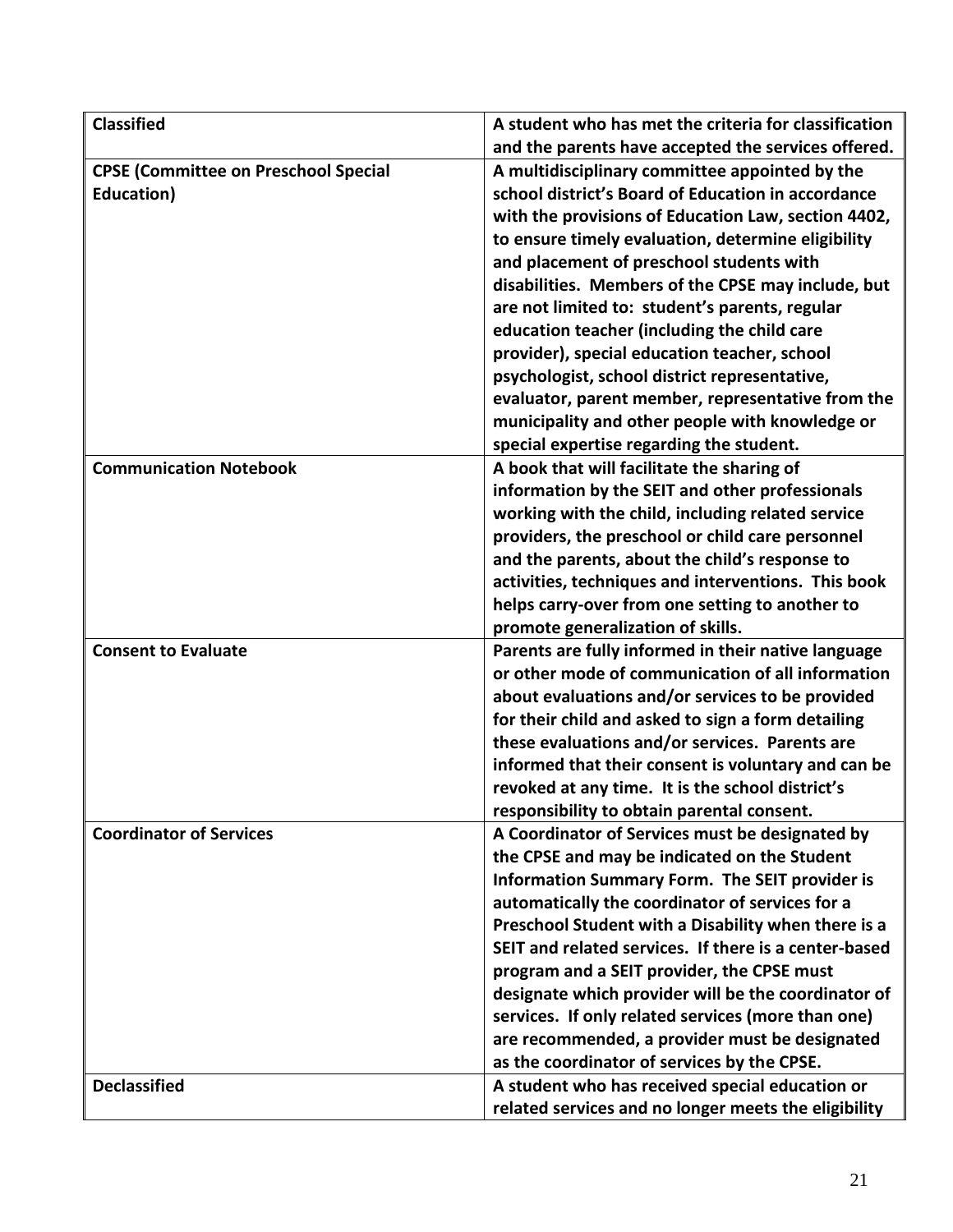|                                                                  | criteria for classification. The student no longer has<br>an IEP.                                                                                                                                                                                                                                                                                                                                                                                                                                                                                                                                            |
|------------------------------------------------------------------|--------------------------------------------------------------------------------------------------------------------------------------------------------------------------------------------------------------------------------------------------------------------------------------------------------------------------------------------------------------------------------------------------------------------------------------------------------------------------------------------------------------------------------------------------------------------------------------------------------------|
| <b>Discharged</b>                                                | The student continues to receive special education<br>and/or related services and has an IEP. However,<br>one or more services have been discontinued. The<br>student has been discharged from that service.                                                                                                                                                                                                                                                                                                                                                                                                 |
| <b>FAPE (Free Appropriate Public Education)</b>                  | Guaranteed under IDEA 2004. The provision of<br>special education and related services at public<br>expense that is individualized to meet a specific<br>child's unique needs that will prepare the student<br>for future education, employment and independent<br>living.                                                                                                                                                                                                                                                                                                                                   |
| <b>IDEA (Individuals with Disabilities Education Act)</b>        | The Individuals with Disabilities Education Act<br>(IDEA) is a law ensuring services to children with<br>disabilities throughout the nation. IDEA governs<br>how states and public agencies provide early<br>intervention, special education and related services<br>to eligible infants, toddlers, children and youth with<br>disabilities. Infants and toddlers with disabilities<br>(birth-2) and their families receive early<br>intervention services under IDEA Part C. Children<br>and youth (ages 3-21) receive special education and<br>related services under IDEA Part B.<br>http://idea.ed.gov/. |
| Inclusion                                                        | Educating students with disabilities in the same<br>classroom as children without disabilities. The class<br>is led by a general education teacher.                                                                                                                                                                                                                                                                                                                                                                                                                                                          |
| <b>LRE (Least Restrictive Environment)</b>                       | Refers to the education of students with disabilities<br>to the maximum extent appropriate with children<br>without disabilities. Educational placement should<br>be according to the continuum of services:<br>• Related Services only<br>• SEIT (Special Education Itinerant Teacher)<br>• SEIT and Related Services<br>• SCIS (Special Class in an Integrated Setting) -<br>half-day or full-day<br>· Special Class -- half-day or full-day<br>• Residential                                                                                                                                              |
| New York State Prekindergarten Foundation for<br>the Common Core | The New York State Education Department<br>developed Prekindergarten Learning Standards to<br>strengthen instruction in Pre-K classrooms in all<br>settings as well as help administrators and<br>educators align Pre-K standards with the K-12<br>system.                                                                                                                                                                                                                                                                                                                                                   |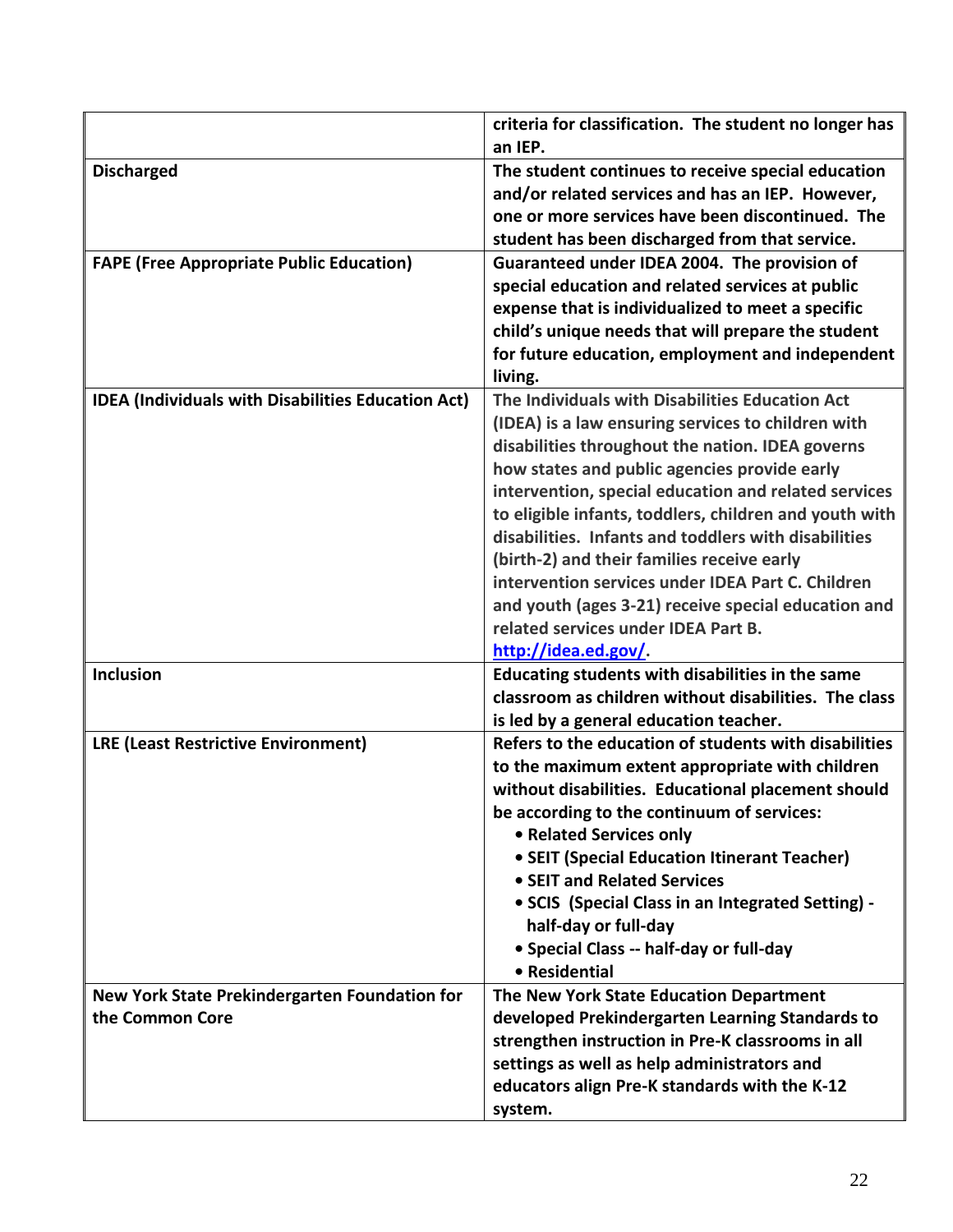|                                         | www.p12.nysed.gov/ciai/common core standards                                                             |
|-----------------------------------------|----------------------------------------------------------------------------------------------------------|
|                                         | /pdfdocs/nyslsprek.pdf.                                                                                  |
| <b>Objective Data</b>                   | Objective data reflects the criteria, method and                                                         |
|                                         | schedule documented in a child's IEP as to the                                                           |
|                                         | measures required to document the child's                                                                |
|                                         | progress toward goals and objectives. The data                                                           |
|                                         | must reflect the child's current level of functioning.                                                   |
|                                         | This includes informal and/or formal assessments,                                                        |
|                                         | and is not limited to, age-equivalent scores,                                                            |
|                                         | standardized tests or subtests, or observational                                                         |
|                                         | instruments.                                                                                             |
| <b>Outcome Summary Form</b>             | Data collection form to gather information when a                                                        |
|                                         | preschool student with a disability enters and exits                                                     |
|                                         | the CPSE system that summarizes the child's<br>assessment results and current level of functioning       |
|                                         | in positive social-emotional skills (including social                                                    |
|                                         | relationships); acquisition and use of knowledge                                                         |
|                                         | and skills; and use of appropriate behaviors to meet                                                     |
|                                         | his/her needs. A seven point scale is used to                                                            |
|                                         | determine the extent to which a child's functioning                                                      |
|                                         | on each outcome is age appropriate and whether                                                           |
|                                         | the child has made progress toward age                                                                   |
|                                         | appropriate behaviors. Address the preschool                                                             |
|                                         | outcomes in Indicator 7 in State Performance Plan.                                                       |
| <b>Preschool Performance Indicators</b> | Data collected by SED about preschool students                                                           |
|                                         | with disabilities to comply with federal                                                                 |
|                                         | requirements for the State Performance Plan.                                                             |
|                                         | <b>Indicators 6 (Least Restrictive Environment), 7</b>                                                   |
|                                         | (Preschool Outcomes), 8 (Parental Involvement), 11                                                       |
|                                         | (Child Find) and 12 (Early Childhood Transition) all                                                     |
|                                         | pertain to Preschool Special Education in the State                                                      |
|                                         | <b>Performance Plan.</b>                                                                                 |
| <b>Quality Stars</b>                    | <b>QUALITYstarsNY is New York State's quality rating</b>                                                 |
|                                         | and improvement system. It is a voluntary program                                                        |
|                                         | to rate, improve and communicate levels of quality<br>in all regulated early care and learning programs. |
|                                         | www.qualitystarsny.org                                                                                   |
| <b>Quarterly Reports</b>                | Quarterly progress reports summarize the student's                                                       |
|                                         | progress toward IEP goals as assessed by                                                                 |
|                                         | benchmarks and/or short-term instructional                                                               |
|                                         | objectives. Quarterly reports are typically due                                                          |
|                                         | November 15 <sup>th</sup> , January 31 <sup>st</sup> , April 15 <sup>th</sup> , June 30 <sup>th</sup>    |
|                                         | and August 31 <sup>st</sup> if the student is designated a 12                                            |
|                                         | month student. School districts determine due                                                            |
|                                         | dates. If an annual progress report is due in the                                                        |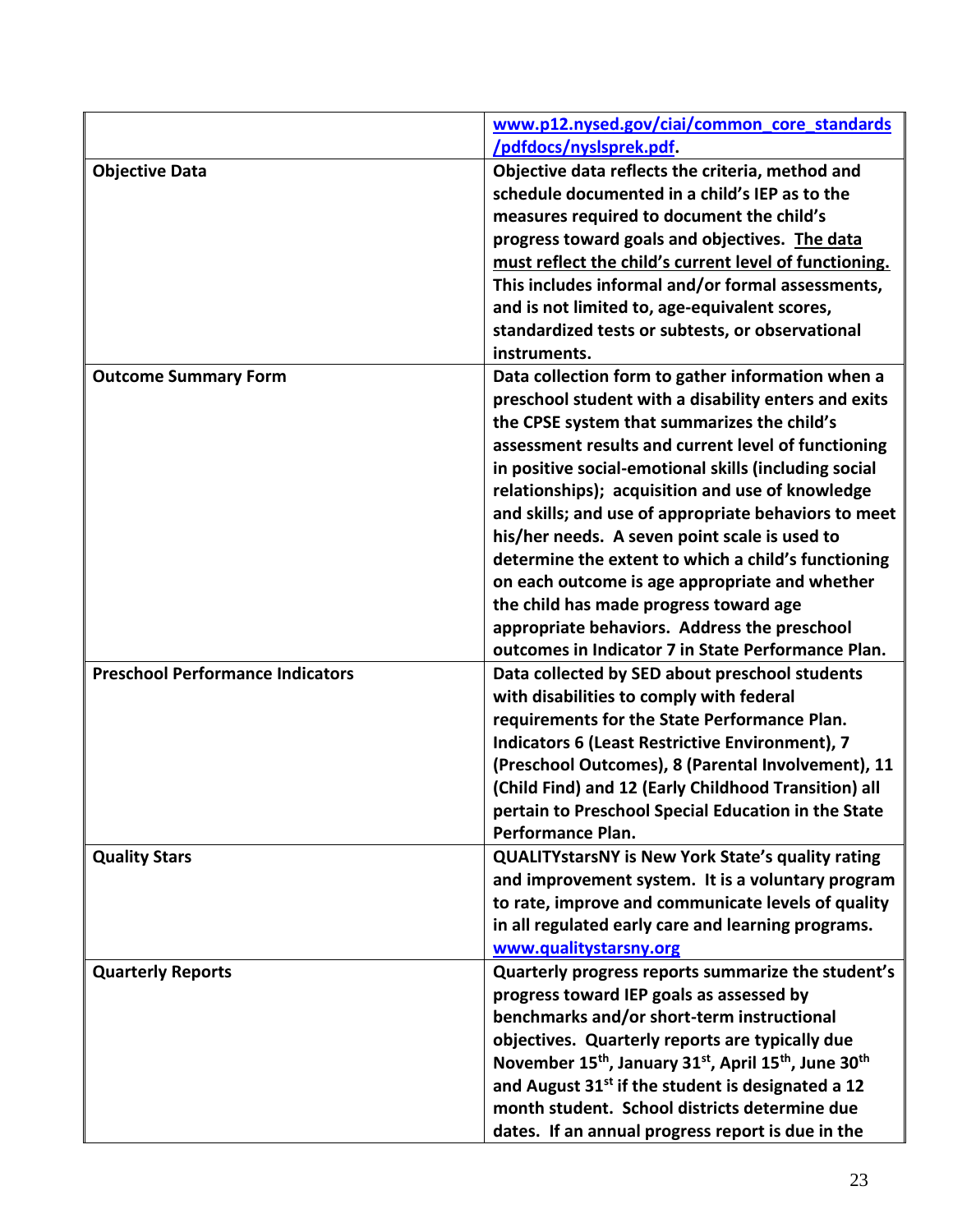|                                                   | month that a quarterly report is due, the quarterly                                           |
|---------------------------------------------------|-----------------------------------------------------------------------------------------------|
| <b>Re-Evaluation</b>                              | report does not have to be completed.<br>Refers to the review of the child's current level of |
|                                                   | functioning based on all existing data including:                                             |
|                                                   | testing, parental concerns, classroom based                                                   |
|                                                   | observations, classroom teacher reports and                                                   |
|                                                   | related service provider reports. The purpose of a                                            |
|                                                   | re-evaluation is for the district to determine if the                                         |
|                                                   | child continues to meet eligibility requirements                                              |
|                                                   | and/or appropriateness of current program/plan.                                               |
| <b>RS (Related Services)</b>                      | Developmental, corrective and other supportive                                                |
|                                                   | services required to assist a student with a                                                  |
|                                                   | disability. Related Services include: speech,                                                 |
|                                                   | occupational therapy, physical therapy, parent                                                |
|                                                   | counseling and training, psychological counseling                                             |
|                                                   | services, school social work, and assistive                                                   |
|                                                   | technology services among others. The IEP                                                     |
|                                                   | describes the type of service approved, including                                             |
|                                                   | the frequency, duration and location of each                                                  |
|                                                   | service. Related services may be individual or                                                |
|                                                   | provided in a group with a maximum of 5 students                                              |
|                                                   | per group.                                                                                    |
| <b>SEIT (Special Education Itinerant Teacher)</b> | SEIT services are defined as "services provided by                                            |
|                                                   | certified special education teachers of an approved                                           |
|                                                   | preschool program <sup>4</sup> on an itinerant basis to a                                     |
|                                                   | preschool student with a disability, at a site                                                |
|                                                   | determined by the board of education, to:                                                     |
|                                                   | · Direct Services: Provide specialized individual or                                          |
|                                                   | group instruction directly to the student<br>• Indirect Services: Provide consultation to the |
|                                                   | child's teacher to adjust the learning environment                                            |
|                                                   | and/or modify instructional methods to meet the                                               |
|                                                   | individual needs of a preschool child with a                                                  |
|                                                   | disability who attends an early childhood program                                             |
|                                                   | (e.g., regular preschool program, a day care or Head                                          |
|                                                   | Start program) -. (July 2007 memo from James                                                  |
|                                                   | <b>DeLorenzo and Thomas Hamel)</b>                                                            |
|                                                   | . When SEIT services are provided in the home,                                                |
|                                                   | family involvement is recommended as best                                                     |
|                                                   | practice."                                                                                    |
| <b>SI (Sensory Integration)</b>                   | A form of occupational therapy that focuses on                                                |
|                                                   | strengthening the child's ability to receive                                                  |

 $^4$  An approved special education preschool program, a 4410, has New York State Education approval to provide special education services and related therapies to children with disabilities. In Nassau County, these programs must have a contract with the county to provide services.

 $\overline{a}$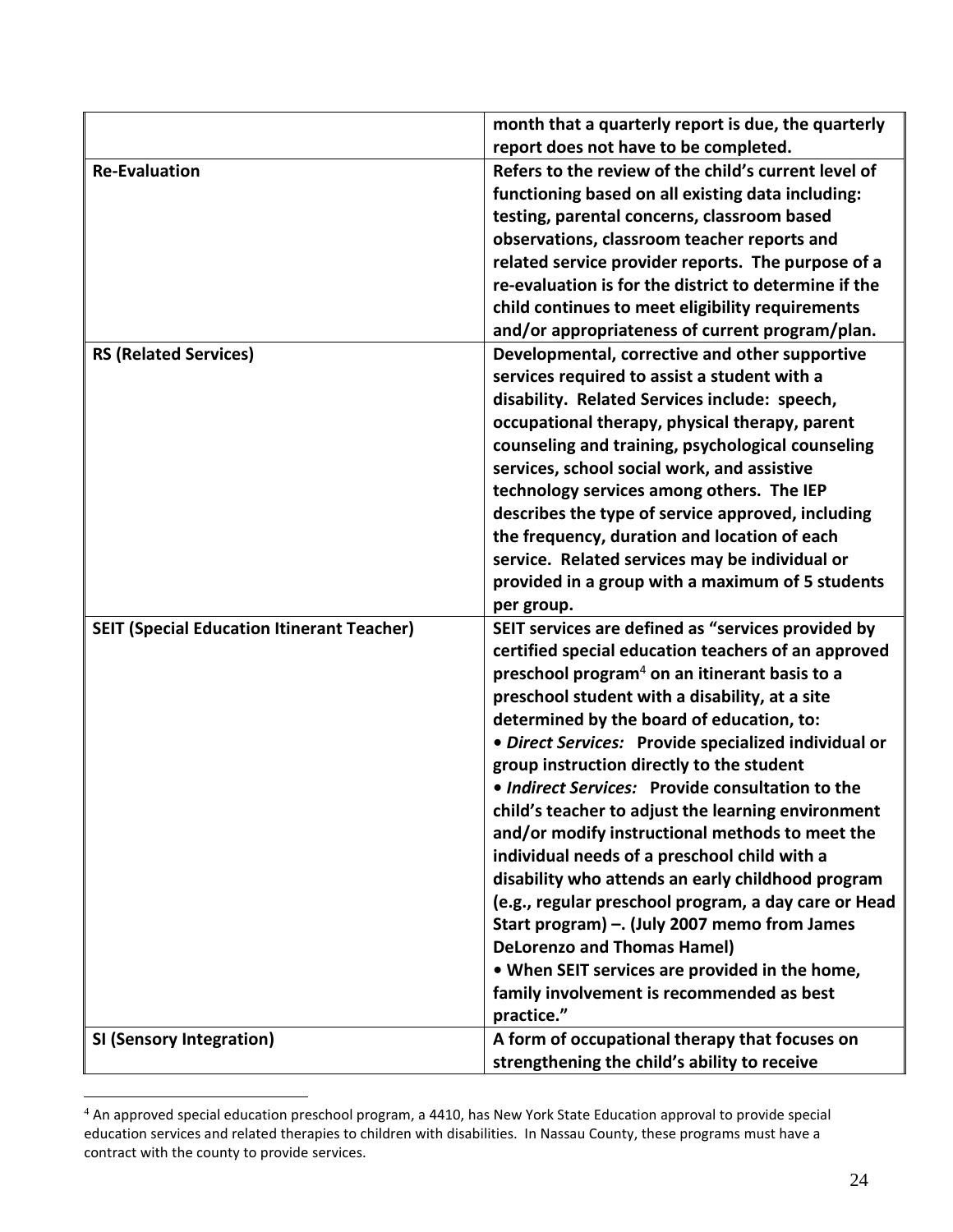|                                     | information from the body's senses: visual (sight),<br>auditory (hearing), touch (tactile), vestibular<br>(balance), and proprioceptive (where the body and |
|-------------------------------------|-------------------------------------------------------------------------------------------------------------------------------------------------------------|
|                                     | its parts are in space).                                                                                                                                    |
| <b>SPC (Special Class)</b>          | A special education class that consists only of                                                                                                             |
|                                     | children with disabilities who have been grouped                                                                                                            |
|                                     | together because of similar individual needs for the                                                                                                        |
|                                     | purpose of being provided specifically designed                                                                                                             |
|                                     | instruction that addresses the unique needs of each                                                                                                         |
|                                     | child. Only providers who have New York State                                                                                                               |
|                                     | approval for special classes, are 4410s and have a                                                                                                          |
|                                     | current contract with the Nassau County                                                                                                                     |
|                                     | Department of Health can operate special classes.                                                                                                           |
| <b>SPP (State Performance Plan)</b> | Requirement under the reauthorization of IDEA                                                                                                               |
|                                     | (2004). The SPP is designed to evaluate New York                                                                                                            |
|                                     | State's efforts to implement the requirements and                                                                                                           |
|                                     | purposes of IDEA, and improve results for all                                                                                                               |
|                                     | students with a disability.                                                                                                                                 |
|                                     | www.p12.nysed.gov/specialed/spp                                                                                                                             |
| <b>Treatment Log</b>                | Therapists must maintain written notes on the                                                                                                               |
|                                     | <b>Nassau County Department of Health Treatment</b>                                                                                                         |
|                                     | Log. Each session must be entered on the log,                                                                                                               |
|                                     | whether the session was given or cancelled. Entries                                                                                                         |
|                                     | must include a description of the session, be                                                                                                               |
|                                     | related to the IEP objectives that were developed                                                                                                           |
|                                     | by the CPSE, and include activities, strategies,                                                                                                            |
|                                     | materials used, and the child's response and                                                                                                                |
|                                     | progress toward goal achievement. Each entry                                                                                                                |
|                                     | must be signed and dated by a designated person                                                                                                             |
|                                     | at the preschool or child care center at the end of                                                                                                         |
|                                     | <u>each session. If the service is provided in the home,</u>                                                                                                |
|                                     | a parent, guardian or designated caregiver over the                                                                                                         |
|                                     | age of 18 must sign and date the log at the end of                                                                                                          |
|                                     | each session. Treatment logs must never be signed                                                                                                           |
|                                     | or dated ahead of time. Each provider must sign                                                                                                             |
|                                     | the entry and put the initials of their                                                                                                                     |
|                                     | certification/license after their signature.                                                                                                                |

# **SCHOOL AGE SERVICES**

<span id="page-27-0"></span>

| <b>CSE (Committee on Special Education)</b> | A multidisciplinary team established in accordance  |
|---------------------------------------------|-----------------------------------------------------|
|                                             | with the provisions of Education Law, section 4402, |
|                                             | to ensure timely evaluation and placement of        |
|                                             | students qualifying for special education programs  |
|                                             | and services.                                       |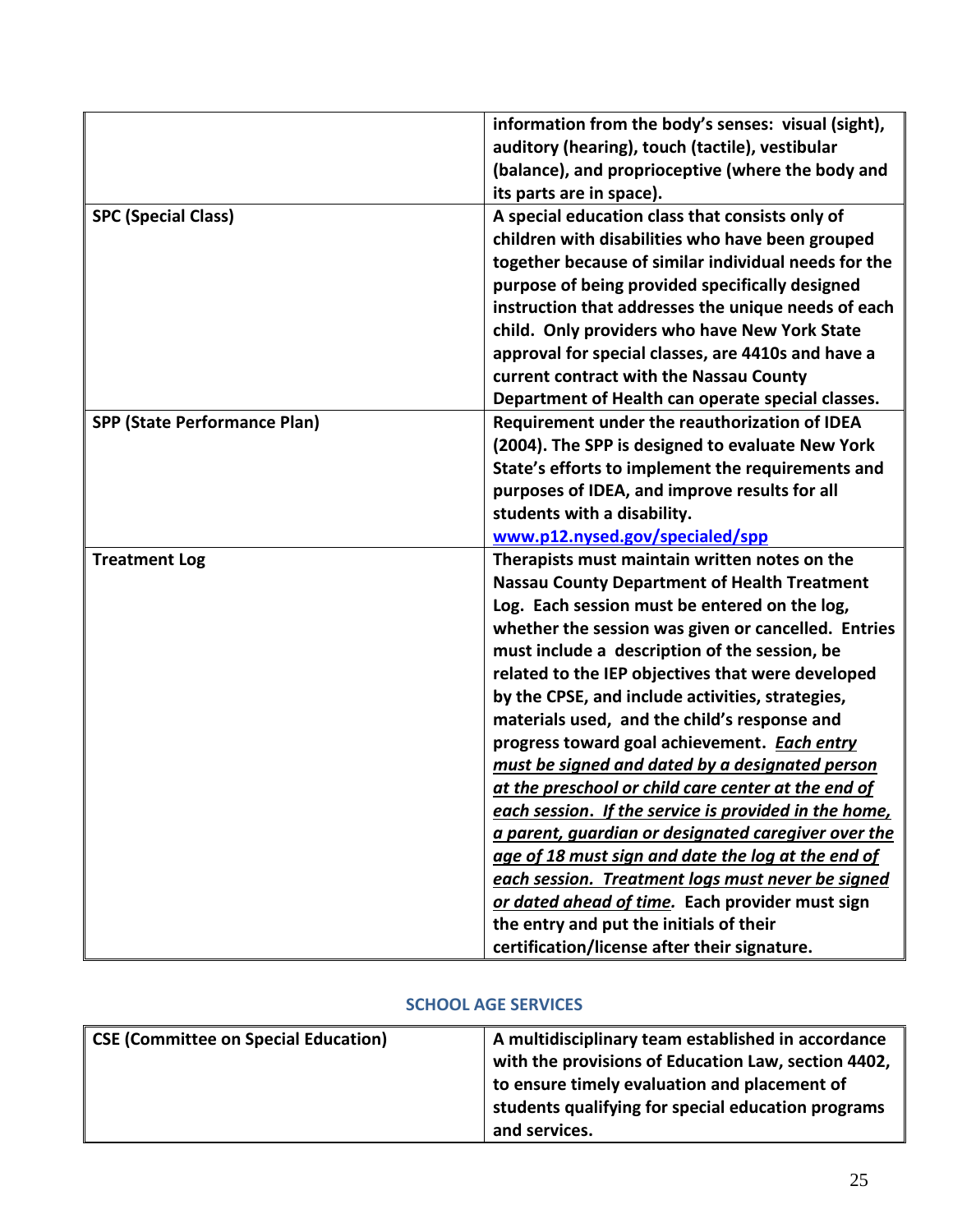<span id="page-28-0"></span>

| <b>CFY (Clinical Fellowship Year)</b>                                             | An individual completing a Clinical Fellowship Year                                                                                                                                                                                                                                                                                                                                                                                                                                                                                                                                                                                                                                                                                                                                                                                                                                                                                                                                                                                                                       |
|-----------------------------------------------------------------------------------|---------------------------------------------------------------------------------------------------------------------------------------------------------------------------------------------------------------------------------------------------------------------------------------------------------------------------------------------------------------------------------------------------------------------------------------------------------------------------------------------------------------------------------------------------------------------------------------------------------------------------------------------------------------------------------------------------------------------------------------------------------------------------------------------------------------------------------------------------------------------------------------------------------------------------------------------------------------------------------------------------------------------------------------------------------------------------|
|                                                                                   | in speech language pathology who is supervised by                                                                                                                                                                                                                                                                                                                                                                                                                                                                                                                                                                                                                                                                                                                                                                                                                                                                                                                                                                                                                         |
|                                                                                   | a New York State licensed speech-language                                                                                                                                                                                                                                                                                                                                                                                                                                                                                                                                                                                                                                                                                                                                                                                                                                                                                                                                                                                                                                 |
|                                                                                   | pathologist may provide speech-language therapy                                                                                                                                                                                                                                                                                                                                                                                                                                                                                                                                                                                                                                                                                                                                                                                                                                                                                                                                                                                                                           |
|                                                                                   | in a preschool program. An individual completing a                                                                                                                                                                                                                                                                                                                                                                                                                                                                                                                                                                                                                                                                                                                                                                                                                                                                                                                                                                                                                        |
|                                                                                   | CFY has already completed a Master's Degree in                                                                                                                                                                                                                                                                                                                                                                                                                                                                                                                                                                                                                                                                                                                                                                                                                                                                                                                                                                                                                            |
|                                                                                   | Speech/Language Pathology and a minimum of 200                                                                                                                                                                                                                                                                                                                                                                                                                                                                                                                                                                                                                                                                                                                                                                                                                                                                                                                                                                                                                            |
|                                                                                   | hours of clinical experience. A CFY can only provide                                                                                                                                                                                                                                                                                                                                                                                                                                                                                                                                                                                                                                                                                                                                                                                                                                                                                                                                                                                                                      |
|                                                                                   | CPSE services if they have a TSHH (Teacher of                                                                                                                                                                                                                                                                                                                                                                                                                                                                                                                                                                                                                                                                                                                                                                                                                                                                                                                                                                                                                             |
|                                                                                   | Speech and Hearing Handicapped) or TSLD (Teacher                                                                                                                                                                                                                                                                                                                                                                                                                                                                                                                                                                                                                                                                                                                                                                                                                                                                                                                                                                                                                          |
|                                                                                   | of Speech and Language Disorders) certification.                                                                                                                                                                                                                                                                                                                                                                                                                                                                                                                                                                                                                                                                                                                                                                                                                                                                                                                                                                                                                          |
| <b>COTA (Certified Occupational Therapist</b>                                     | A COTA is an occupational therapy assistant who                                                                                                                                                                                                                                                                                                                                                                                                                                                                                                                                                                                                                                                                                                                                                                                                                                                                                                                                                                                                                           |
| Assistant)                                                                        | must receive direct supervision (UDO) by a licensed                                                                                                                                                                                                                                                                                                                                                                                                                                                                                                                                                                                                                                                                                                                                                                                                                                                                                                                                                                                                                       |
|                                                                                   | OT to review the implementation of treatment                                                                                                                                                                                                                                                                                                                                                                                                                                                                                                                                                                                                                                                                                                                                                                                                                                                                                                                                                                                                                              |
|                                                                                   | plans and to foster professional development.                                                                                                                                                                                                                                                                                                                                                                                                                                                                                                                                                                                                                                                                                                                                                                                                                                                                                                                                                                                                                             |
|                                                                                   | Supervision means meeting with and observing the                                                                                                                                                                                                                                                                                                                                                                                                                                                                                                                                                                                                                                                                                                                                                                                                                                                                                                                                                                                                                          |
|                                                                                   | <b>COTA during treatment.</b>                                                                                                                                                                                                                                                                                                                                                                                                                                                                                                                                                                                                                                                                                                                                                                                                                                                                                                                                                                                                                                             |
| <b>Licensed Psychologist</b>                                                      | A licensed psychologist is a health care professional                                                                                                                                                                                                                                                                                                                                                                                                                                                                                                                                                                                                                                                                                                                                                                                                                                                                                                                                                                                                                     |
|                                                                                   | who diagnoses and treats mental, nervous,                                                                                                                                                                                                                                                                                                                                                                                                                                                                                                                                                                                                                                                                                                                                                                                                                                                                                                                                                                                                                                 |
|                                                                                   | emotional and behavioral disorders and ailments.                                                                                                                                                                                                                                                                                                                                                                                                                                                                                                                                                                                                                                                                                                                                                                                                                                                                                                                                                                                                                          |
|                                                                                   |                                                                                                                                                                                                                                                                                                                                                                                                                                                                                                                                                                                                                                                                                                                                                                                                                                                                                                                                                                                                                                                                           |
|                                                                                   |                                                                                                                                                                                                                                                                                                                                                                                                                                                                                                                                                                                                                                                                                                                                                                                                                                                                                                                                                                                                                                                                           |
|                                                                                   |                                                                                                                                                                                                                                                                                                                                                                                                                                                                                                                                                                                                                                                                                                                                                                                                                                                                                                                                                                                                                                                                           |
|                                                                                   |                                                                                                                                                                                                                                                                                                                                                                                                                                                                                                                                                                                                                                                                                                                                                                                                                                                                                                                                                                                                                                                                           |
|                                                                                   |                                                                                                                                                                                                                                                                                                                                                                                                                                                                                                                                                                                                                                                                                                                                                                                                                                                                                                                                                                                                                                                                           |
|                                                                                   |                                                                                                                                                                                                                                                                                                                                                                                                                                                                                                                                                                                                                                                                                                                                                                                                                                                                                                                                                                                                                                                                           |
|                                                                                   |                                                                                                                                                                                                                                                                                                                                                                                                                                                                                                                                                                                                                                                                                                                                                                                                                                                                                                                                                                                                                                                                           |
|                                                                                   |                                                                                                                                                                                                                                                                                                                                                                                                                                                                                                                                                                                                                                                                                                                                                                                                                                                                                                                                                                                                                                                                           |
|                                                                                   |                                                                                                                                                                                                                                                                                                                                                                                                                                                                                                                                                                                                                                                                                                                                                                                                                                                                                                                                                                                                                                                                           |
|                                                                                   |                                                                                                                                                                                                                                                                                                                                                                                                                                                                                                                                                                                                                                                                                                                                                                                                                                                                                                                                                                                                                                                                           |
|                                                                                   |                                                                                                                                                                                                                                                                                                                                                                                                                                                                                                                                                                                                                                                                                                                                                                                                                                                                                                                                                                                                                                                                           |
|                                                                                   |                                                                                                                                                                                                                                                                                                                                                                                                                                                                                                                                                                                                                                                                                                                                                                                                                                                                                                                                                                                                                                                                           |
|                                                                                   |                                                                                                                                                                                                                                                                                                                                                                                                                                                                                                                                                                                                                                                                                                                                                                                                                                                                                                                                                                                                                                                                           |
|                                                                                   |                                                                                                                                                                                                                                                                                                                                                                                                                                                                                                                                                                                                                                                                                                                                                                                                                                                                                                                                                                                                                                                                           |
|                                                                                   |                                                                                                                                                                                                                                                                                                                                                                                                                                                                                                                                                                                                                                                                                                                                                                                                                                                                                                                                                                                                                                                                           |
|                                                                                   |                                                                                                                                                                                                                                                                                                                                                                                                                                                                                                                                                                                                                                                                                                                                                                                                                                                                                                                                                                                                                                                                           |
|                                                                                   |                                                                                                                                                                                                                                                                                                                                                                                                                                                                                                                                                                                                                                                                                                                                                                                                                                                                                                                                                                                                                                                                           |
|                                                                                   |                                                                                                                                                                                                                                                                                                                                                                                                                                                                                                                                                                                                                                                                                                                                                                                                                                                                                                                                                                                                                                                                           |
|                                                                                   |                                                                                                                                                                                                                                                                                                                                                                                                                                                                                                                                                                                                                                                                                                                                                                                                                                                                                                                                                                                                                                                                           |
|                                                                                   |                                                                                                                                                                                                                                                                                                                                                                                                                                                                                                                                                                                                                                                                                                                                                                                                                                                                                                                                                                                                                                                                           |
|                                                                                   |                                                                                                                                                                                                                                                                                                                                                                                                                                                                                                                                                                                                                                                                                                                                                                                                                                                                                                                                                                                                                                                                           |
| O & M (Orientation and Mobility Specialist)<br><b>OT (Occupational Therapist)</b> | A psychologist applies principles, methods or<br>procedures of understanding, predicting or<br>influencing behavior. In New York State, a licensed<br>psychologist has earned a doctoral degree in<br>psychology, completed two years of supervised<br>experience including one year after their doctoral<br>degree and passed a national licensing exam.<br>An orientation and mobility specialist works with<br>infants, toddlers, children and youth who are<br>physically or visually impaired to modify their<br>learning environment.<br>Occupational therapists are licensed rehabilitation<br>care professionals who focus on fine motor and<br>sensory issues. They help with impaired physical<br>functioning which hampers the ability to perform<br>daily life tasks; psychosocial problems which<br>hamper the ability to function in daily life; and<br>special needs which require modification of the<br>physical environment and/or use of specialized<br>equipment and technologies. OTs must be licensed<br>by New York State. Occupational therapists |

#### **SPECIAL EDUCATION PERSONNEL**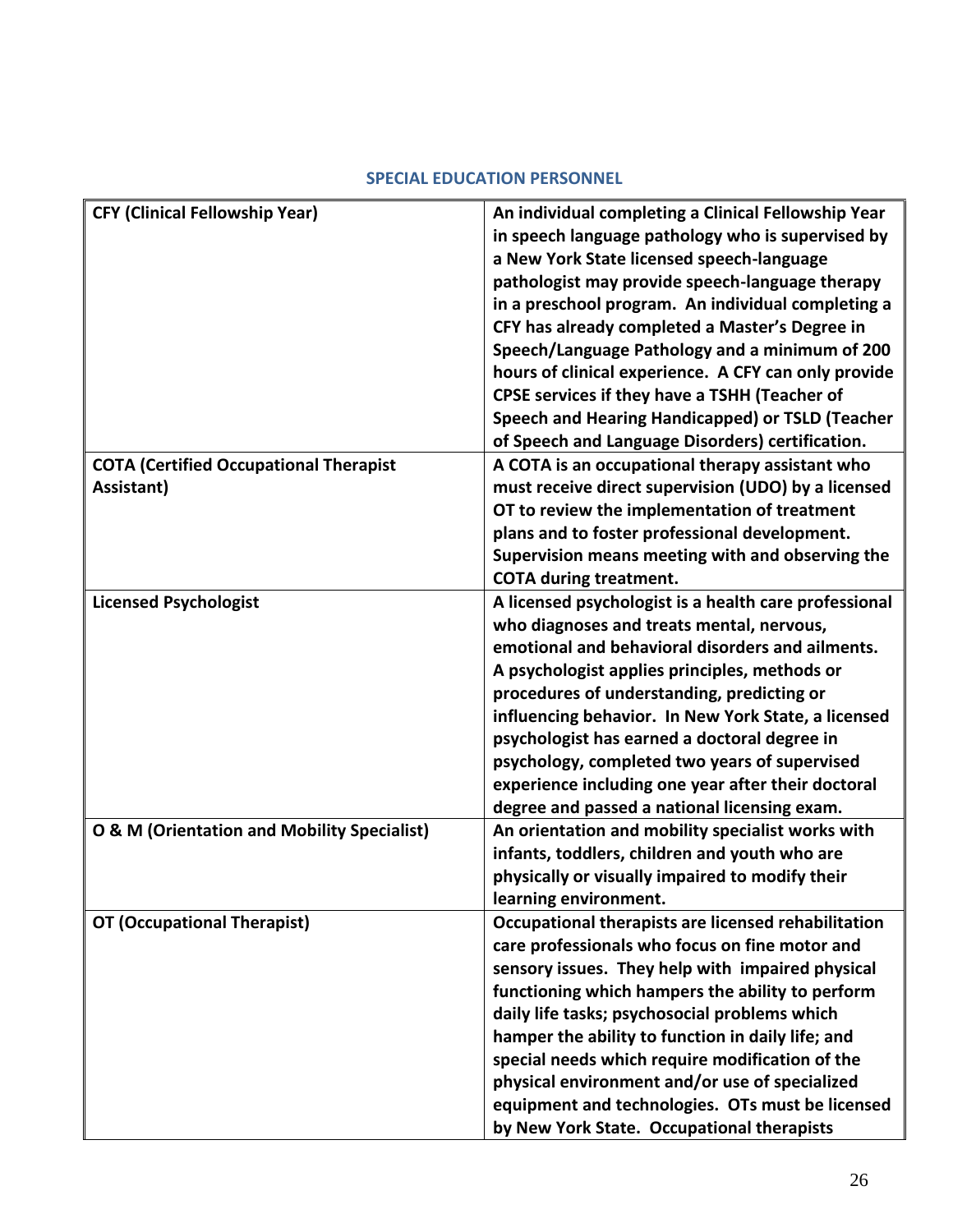|                                          | provide these services based on the prescription of<br>a physician, physician assistant, or nurse<br>practitioner.                                                                                                                                                                                                                                                                                                                                                                       |
|------------------------------------------|------------------------------------------------------------------------------------------------------------------------------------------------------------------------------------------------------------------------------------------------------------------------------------------------------------------------------------------------------------------------------------------------------------------------------------------------------------------------------------------|
| PT (Physical Therapist)                  | A physical therapist is a licensed health care<br>professional who focuses on gross motor<br>development. The PT examines and evaluates a<br>child's condition and then plans and administers<br>treatments to promote optimal health. Physical<br>therapists provide these services based on the<br>prescription of a physician, physician assistant, or<br>nurse practitioner. PTs must be licensed by New<br><b>York State.</b>                                                       |
| <b>PTA (Physical Therapy Assistant)</b>  | A PTA must work under the direction of (UDO) a<br>licensed PT performing such patient related<br>activities as assigned by the PT. Duties of PTAs<br>shall not include evaluation, testing, interpretation,<br>planning or modification of the student's program.<br>Supervision of a PTA by a licensed PT shall be on-<br>site continuous supervision, but not necessarily<br>direct personal supervision.                                                                              |
| <b>School Psychologist</b>               | A school psychologist is trained in psychology and<br>education and has completed a minimum of a post-<br>Master's degree program that includes a year long<br>internship that emphasizes preparation in mental<br>health, child development, school organization,<br>learning styles and processes, behavior, motivation<br>and effective teaching. A school psychologist must<br>be certified by New York State.<br>www.nasponline.org.                                                |
| <b>Social Worker</b>                     | A social worker is licensed by New York State to<br>help individuals, families and groups identify and<br>change behaviors, emotions, attitudes,<br>relationships and social conditions to restore and<br>enhance their capacity to meet their personal and<br>social needs. LMSW (licensed master social worker)<br>works under the supervision of (USO) a LCSW<br>(licensed clinical social worker), a licensed<br>psychologist or a psychiatrist.<br>http://www.op.nysed.gov/prof/sw/ |
| <b>Special Education Teacher</b>         | A special education teacher is certified by New York<br>State to teach students with disabilities.                                                                                                                                                                                                                                                                                                                                                                                       |
| <b>SLP (Speech Language Pathologist)</b> | A speech-language pathologist is a licensed health<br>care professional who diagnoses, evaluates, and<br>treats disorders of speech, voice, swallowing,<br>and/or language. A New York State speech-                                                                                                                                                                                                                                                                                     |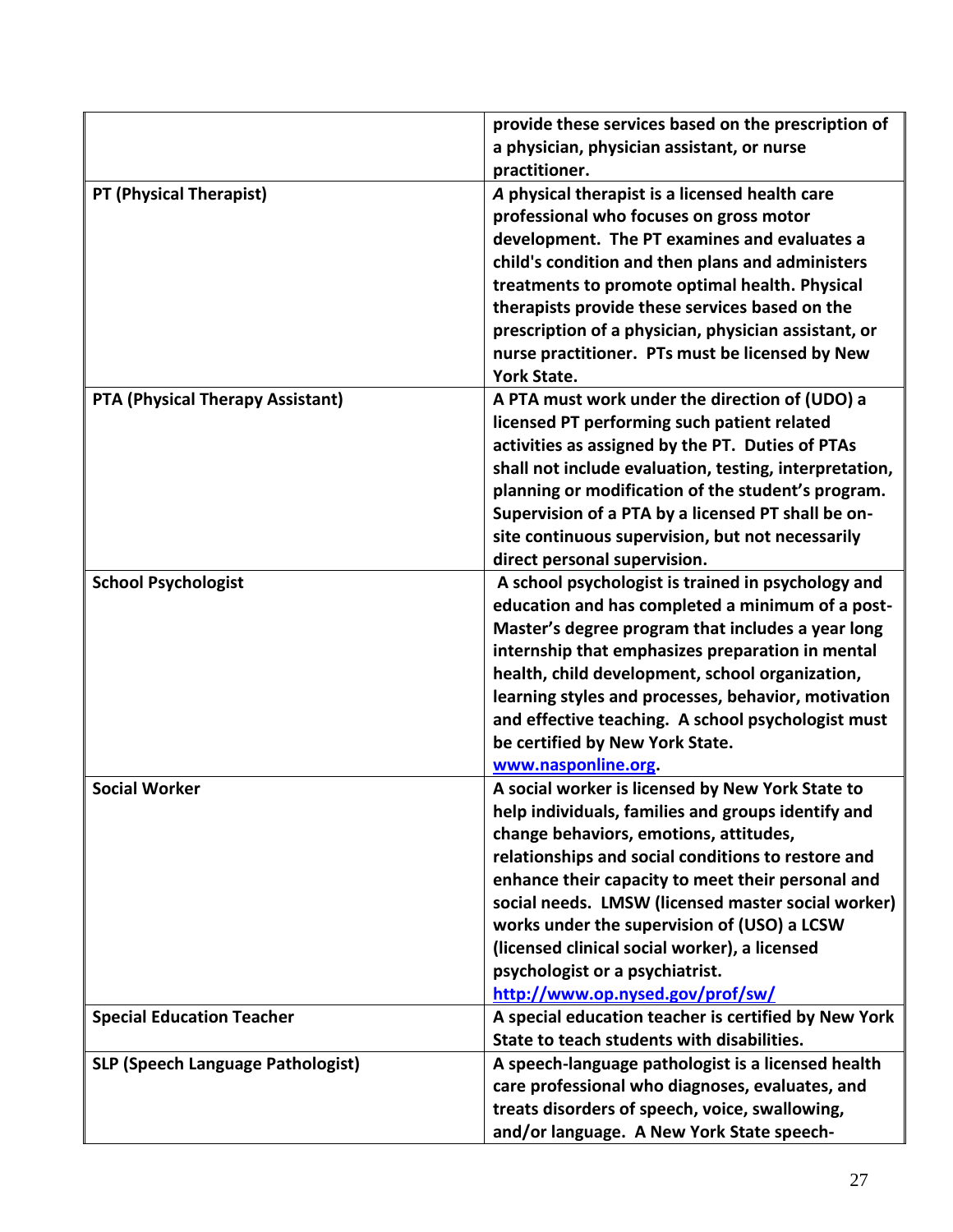|                                                  | language pathologist has completed a minimum of    |
|--------------------------------------------------|----------------------------------------------------|
|                                                  | a Master's degree in speech-language pathology.    |
| <b>Teacher Aide</b>                              | A teacher aide works under the supervision of the  |
|                                                  | teachers in non-instructional duties such as       |
|                                                  | managing records, materials and equipment;         |
|                                                  | attending to the physical needs of the students;   |
|                                                  | and assisting students with behavioral/            |
|                                                  | management needs.                                  |
| <b>Teacher Assistant</b>                         | A teacher assistant is certified by New York State |
|                                                  | <b>Education Department and provides direct</b>    |
|                                                  | instruction to students under the supervision of a |
|                                                  | certified teacher.                                 |
| TVI (Teacher of the Blind and Visually Impaired) | A teacher of the blind and visually impaired is a  |
|                                                  | certified special education teacher who obtains an |
|                                                  | additional certification to work with infants,     |
|                                                  | toddlers, children and youth who are blind and     |
|                                                  | visually impaired.                                 |

### **TRANSITION**

<span id="page-30-0"></span>

| <b>Section 504</b>            | Section 504 is a civil rights law that ensures that a   |
|-------------------------------|---------------------------------------------------------|
|                               | child with a disability has equal access to an          |
|                               | education. A child who has a 504 can receive            |
|                               | accommodations and modifications. An IEP is not         |
|                               | developed under a 504 plan. A 504 does not apply        |
|                               | to preschool students with a disability.                |
| <b>Transition</b>             | The process of moving from one service system to        |
|                               | the next system: EIP to CPSE or CPSE to CSE.            |
| <b>Transition CPSE to CSE</b> | When a student is turning 5, a meeting is held to       |
|                               | determine whether the student qualifies for CSE         |
|                               | services. The meeting is separate and apart from        |
|                               | the CPSE meeting but may be held on the same day        |
|                               | as the CPSE Annual Review Meeting. At the time of       |
|                               | the transition from CPSE to CSE,                        |
|                               | reports/evaluations are reviewed and discussed by       |
|                               | the committee to determine whether the student          |
|                               | meets criteria for one of the 13 classifications of the |
|                               | <b>CSE student.</b>                                     |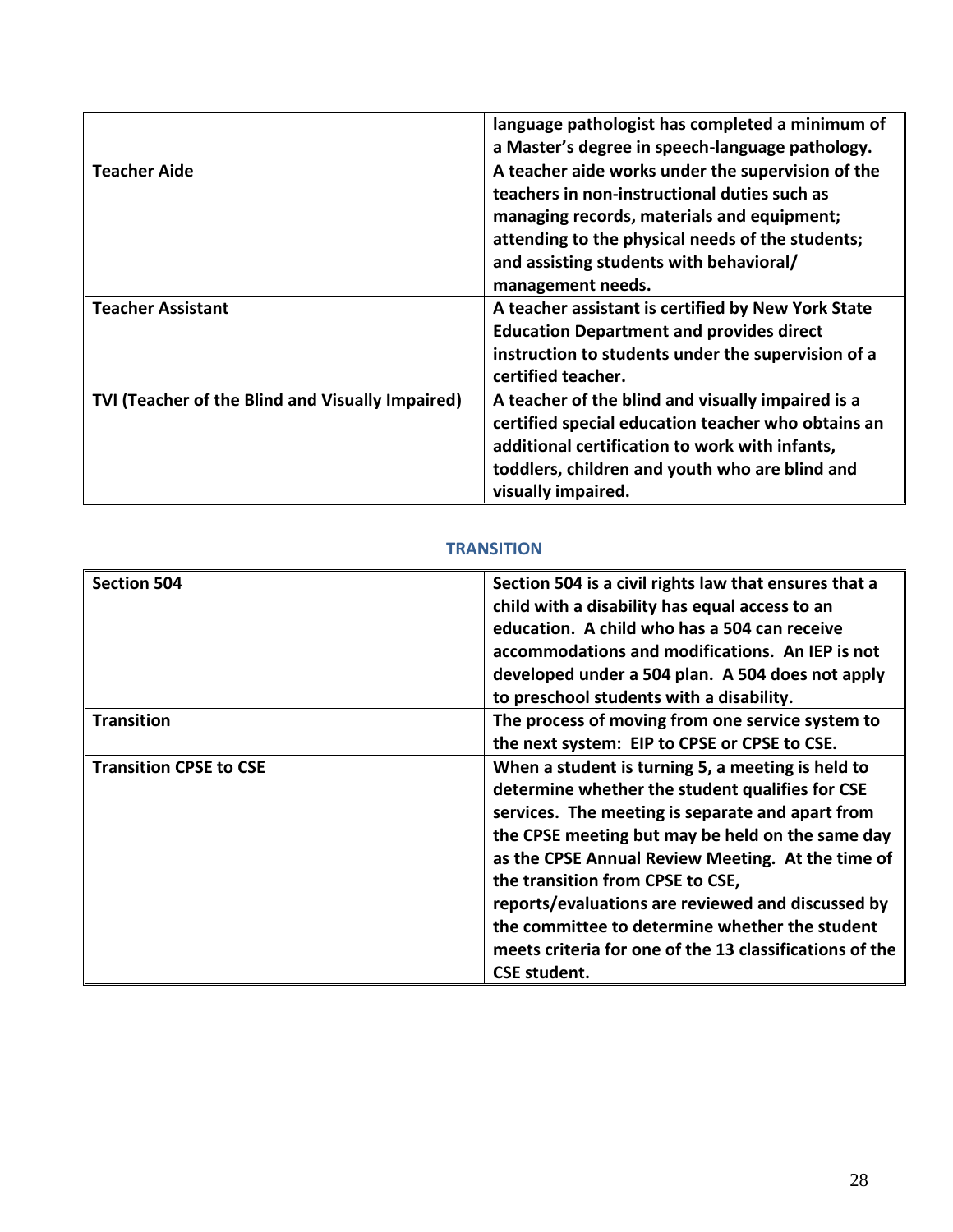#### **REFERENCES**

- <span id="page-31-0"></span>1. American Psychiatric Association: Diagnostic and Statistical Manual of Mental Disorders, Fifth Education. Washington DC, American Psychiatric Association, 2013.
- 2. American Psychiatric Association: Diagnostic and Statistical Manual of Mental Disorders, Fourth Edition, Text Revision. Washington DC, American Psychiatric Association, 2000.
- 3. Cultural Diversity. Training 2000 NYS Department of Health Early Intervention Program, March 2005.
- 4. Early Intervention Program Best Practice Manual Nassau County Department of Health Early Intervention Program, 2007.
- 5. Evaluations of Three- and Four-Year-Old Children Suspected of Having Disabilities Pursuant to Section 4410 of the Education Law. Memo from Thomas Hamel. The State Education Department, August 2003.
- 6. Guide for Determining Eligibility and Special Education Programs and/or Services for Preschool Students with Disabilities - The New York State Education Department Office of Vocational and Educational Services for Individuals with Disabilities, January 2003
- 7. Guidelines for services for Culturally and Linguistically Diverse Preschool Students with Disabilities, Ages 3-5, March 1997.
- 8. New York State Office of Children and Family Services Regulations , Division of Child Care Services, Subparts 413 and 418-1. January 2005.
- 9. Preschool Special Education Program Best Practice Manual Nassau County Department of Health Preschool Special Education Program, February 2008.
- 10. Regulations of The Commissioner of Education Pursuant to Sections 207, 3214, 4403, 4404 and 4410 of the Education Law PART 200 Students with Disabilities. The State Education Department, Office of P-12 Education, Office of Special Education, March 2011.
- 11. Special Education Itinerant Teacher (SEIT) Services and Related Services for Preschool Students with Disabilities. Memo from James P. DeLorenzo and Thomas Hamel. The State Education Department, July 2007.
- 12. The Early Intervention Program A Parent's Guide. New York State Department of Health, February 2000.